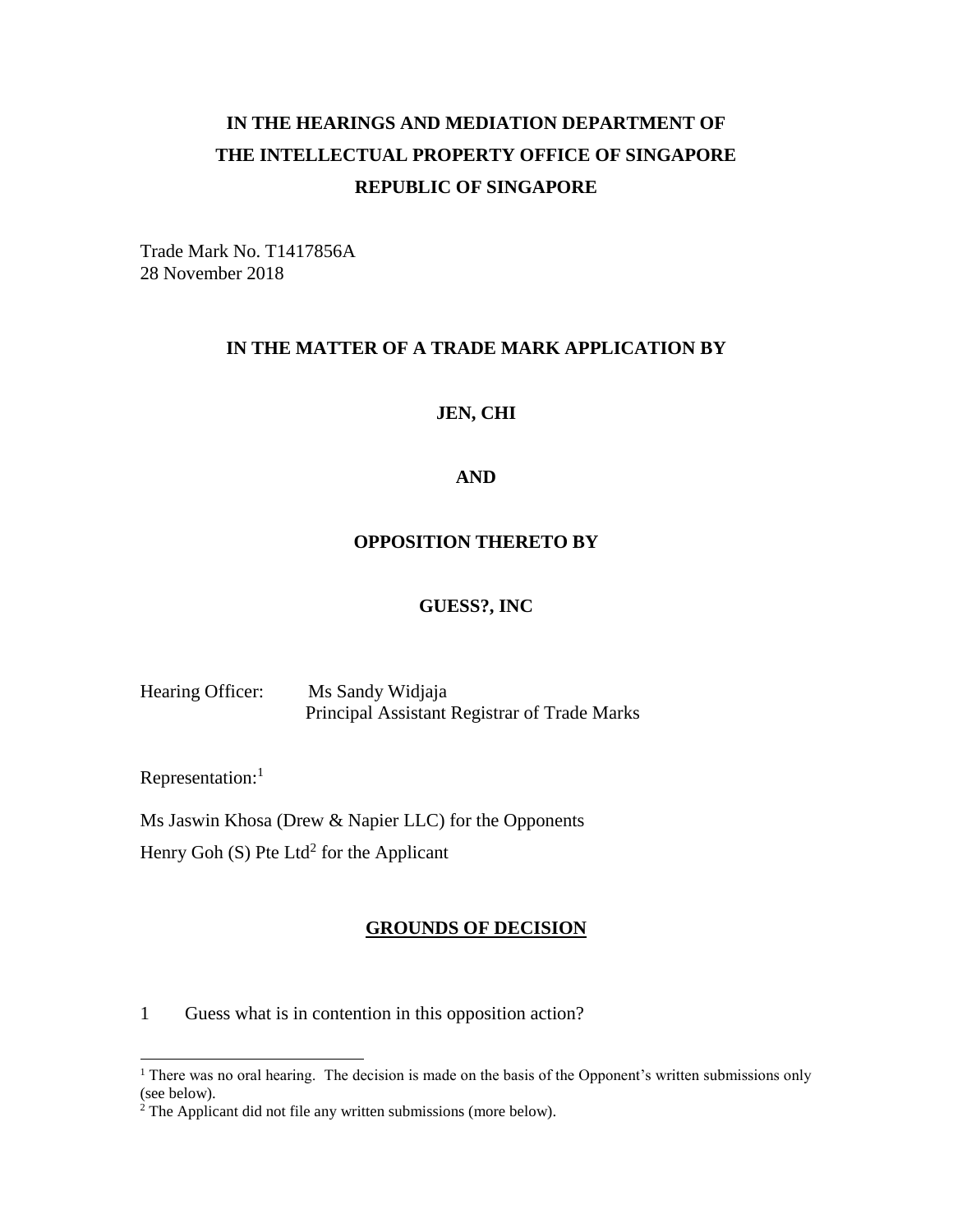2 In the instant dispute, the subject mark, T1417856A:



was sought to be registered by Jen Chi, (the "Applicant") for the following goods in Class  $25:$ 

Shirts; T-shirts; clothing; skirts; pants; raincoats; boots; shoes; bandanas (neckerchiefs); ties (for wear); hats; socks; gloves (clothing); belts (clothing); coats; aprons (clothing); sleep mask.

("Application Mark")

3 The Application Mark was accepted and published on 17 April 2015 for opposition purposes. The Opponent filed its Notice of Opposition to oppose the registration of the Application Mark on 17 August 2015. The Applicant<sup>3</sup> filed her Counter-Statement on 1 October 2015. On 28 December 2016, the Opponent requested for specific information which would be included in its evidence, to be kept confidential due to its obligations to its distributors. On 6 January 2017, the Registrar allowed the request, such that the specific information will be redacted from his decision<sup>4</sup>. The Opponent filed evidence in support of the opposition on 8 February 2017. The Applicant filed evidence in support of the application on 8 February 2018. The Opponent filed its evidence in reply on 2 August 2018. A Pre-Hearing Review<sup>5</sup> was conducted on 15 August 2018, whereupon the Applicant informed the Registrar that neither she nor her agents will be attending any hearing or filing any written submissions in order to minimise costs. The matter was set down for a "hearing" on 29 November 2018. 6 On 12 November 2018, the Opponent informed that it wished to rely solely on written submissions.

<sup>&</sup>lt;sup>3</sup> The was filed by the previous owner, Wun Ton Li Activity Design Co., Ltd. Form CM8 to register a transfer of ownership was filed on 30 June 2017.

<sup>4</sup> The specific items of information are:

<sup>(</sup>i) Worldwide and local sales figures;

<sup>(</sup>ii) Sales invoices;

<sup>(</sup>iii) Worldwide and local advertising expenses; and

<sup>(</sup>iv) Advertising invoices.

<sup>5</sup> Via letter only.

<sup>6</sup> This was re-scheduled from the original "hearing" date of 27 November 2018.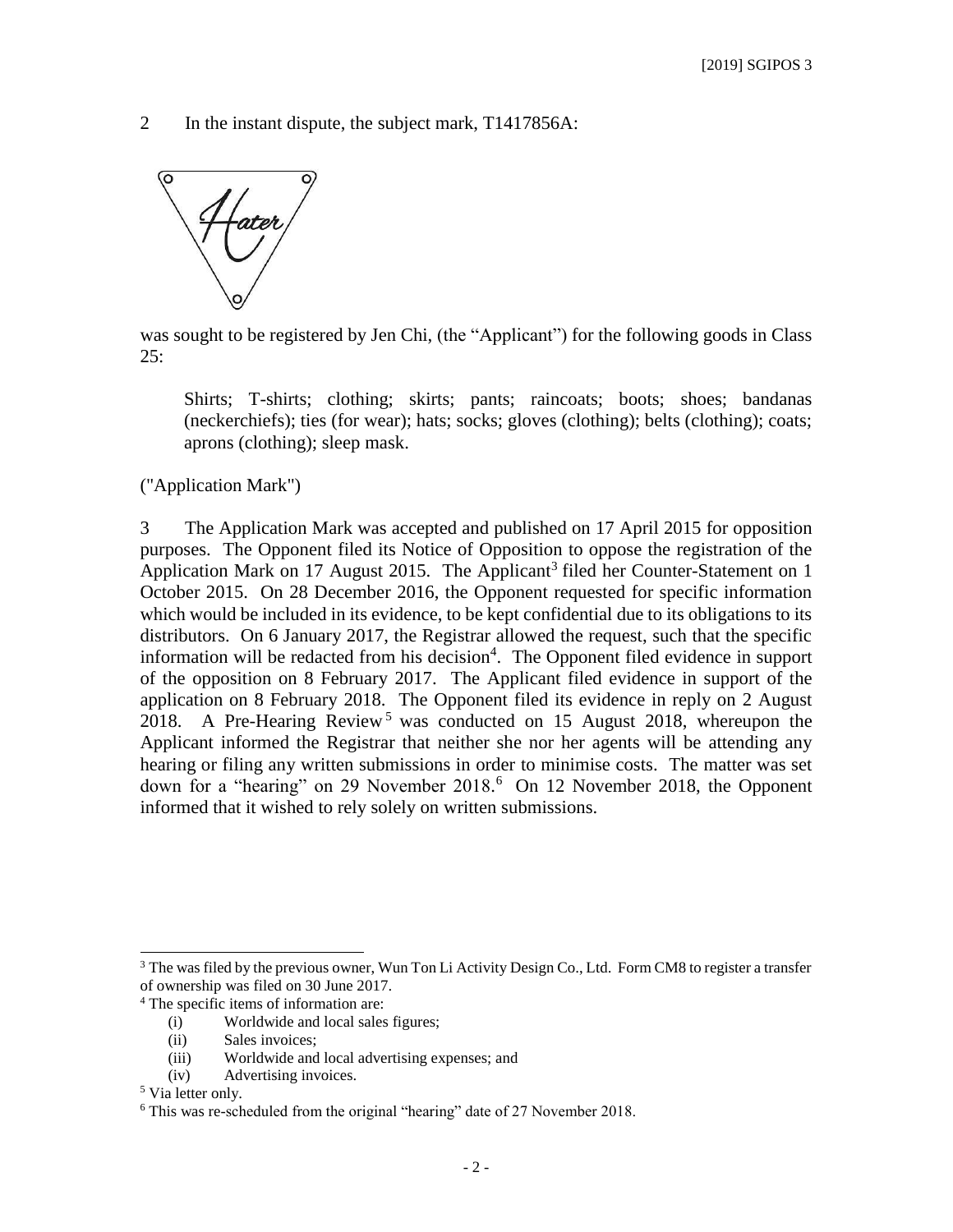### **Grounds of Opposition**

4 The Opponent relies on Sections 8(2)(b), 8(4) and 8(7)(a) of the Trade Marks Act (Cap 332, 2005 Rev Ed) (the "Act") in this opposition<sup>7</sup>.

### **Opponent's Evidence**

- 5 The Opponent's evidence comprises the following:
	- (i) statutory declaration of Douglas Benjamin, Chief Operating Officer of F J Benjamin Holdings Ltd,<sup>8</sup> dated 27 January 2017 ("Opponent's 1<sup>st</sup> DB SD");
	- (ii) statutory declaration of Theresa Becerril, Director and Senior Counsel, Business Transactions and Intellectual Property for the Opponent, dated 2 February 2017 ("Opponent's  $2<sup>nd</sup>$  TB SD"); and
	- (iii) statutory declaration of Anne Deedwania, Director of Litigation and Chief Compliance Officer for the Opponent, dated 24 July 2018 ("Opponent's 3<sup>rd</sup> AD SD").

6 One comment on the evidence before I proceed further. The onus is on parties to provide quality<sup>9</sup> evidence to support their case. Otherwise, they will have to be prepared to bear the consequences of such evidence being disregarded.

### **Applicant's Evidence**

7 The Applicant's evidence comprises the statutory declaration of Jen Chi, the Applicant, dated 7 February 2018 ("the Applicant's SD").

### **Applicable Law and Burden of Proof**

8 As the applicable law is the Act, there is no overall onus on the Applicant either before the Registrar or in opposition proceedings. The undisputed burden of proof in the present case falls on the Opponent.

### **Background**

 $\overline{a}$ 

9 The Opponent deposed that it is established in California by the Marciano brothers in 1981. It is a publicly traded Delaware Corporation, listed on the New York Stock Exchange since 1996. The Opponent specializes in, among others, fashion-forward apparel, handbags, watches, eyewear, fragrance, shoes and other fashion accessories ([4] of the Opponent's 2nd TB SD). The Opponent has approximately 4,600 pending trademark applications / registrations and over 500 copyright applications / registrations in approximately 184 countries worldwide ([5] of the Opponent's  $2<sup>nd</sup>$  TB SD).

<sup>7</sup> Confirmation via letter of 3 September 2018.

<sup>8</sup> They are the Opponent's main distributor in Singapore, more below.

 $9^9$  Some of the marks in the Opponent's  $2<sup>nd</sup>$  TB SD are not visible at all.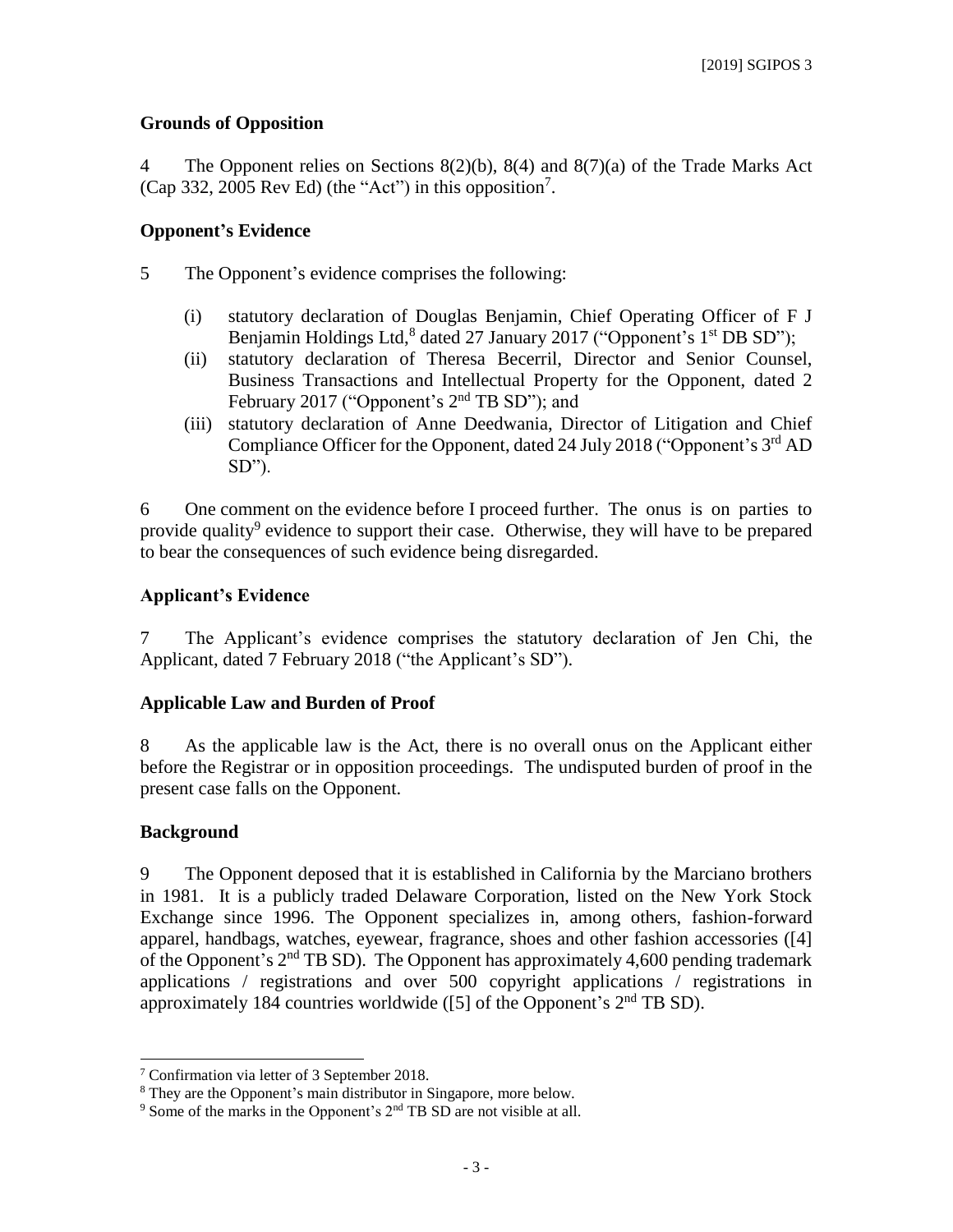10 The Opponent currently has 15 domestic and international licensees offering a wide range of products as well as licensees for the manufacture of the Opponent's branded products in various markets ( $[6]$  of the Opponent's  $2<sup>nd</sup>$  TB SD). The Opponent's retail network is made up of both directly operated and licenced operation stores ([9] of the Opponent's 2nd TB SD).

11 The *Opponent's Earlier Marks* <sup>10</sup> have been used by the Opponent in relation to a variety of goods<sup>11</sup> in Singapore since 1 May 1991 ([32] of the Opponent's  $2<sup>nd</sup>$  TB SD). The Opponent and its related companies have a partnership with a local developer of retail and distribution networks for international luxury and lifestyle brands, FJ Benjamin Holdings Ltd, its wholly owned subsidiary, FJ Benjamin (Singapore) Pte Ltd and its other subsidiaries ("the *Singapore Distributors*") to bring the Opponent's products into the local market. This partnership first started 25 years ago. The Singapore Distributors and other distributors have licenses from the Opponent to use the *Opponent's Earlier Marks* in Singapore ([33] of the Opponent's  $2<sup>nd</sup>$  TB SD).

12 The Opponent relies on its following earlier registered marks (collectively, *Opponent's Earlier Registered Marks*)<sup>12</sup> ([9] of the Opponent's written submissions ("OWS")):

| S/N            | <b>Opponent's Earlier</b><br><b>Registered Marks</b>            | Class                                                      |  |  |  |  |
|----------------|-----------------------------------------------------------------|------------------------------------------------------------|--|--|--|--|
|                | <b>Opponent's Earlier Registered Marks</b>                      |                                                            |  |  |  |  |
|                |                                                                 | <b>Opponent's Earlier Registered Device Mark</b>           |  |  |  |  |
| 1              |                                                                 | Class 25                                                   |  |  |  |  |
|                |                                                                 | Articles of outer-clothing; vests; underpants and footwear |  |  |  |  |
|                | T8603580E                                                       | being articles of clothing                                 |  |  |  |  |
|                |                                                                 | <b>Opponent's Earlier Registered GUESS Mark</b>            |  |  |  |  |
| $\overline{2}$ |                                                                 | Class 25                                                   |  |  |  |  |
|                |                                                                 | Men's, women's and children's outerwear and underwear,     |  |  |  |  |
|                | T8302664C                                                       | jeans, shirts, jackets, vests, pants, sweaters, jumpsuits, |  |  |  |  |
|                | shorts, hats, overalls, dresses, skirts, sweatshirts, t-shirts, |                                                            |  |  |  |  |
|                | sweatpants, neckties, brassieres, camisoles, bathing suits,     |                                                            |  |  |  |  |
|                | sport coats, suits, robes, pyjamas, belts, briefs, coats,       |                                                            |  |  |  |  |

 $\overline{a}$  $10$  As defined at [62] below; see also [12] of the Opponent's  $2<sup>nd</sup>$  TB SD.

<sup>&</sup>lt;sup>11</sup> This includes clothes, eyewear, watches, handbags etc (see [6] of the Opponent's  $2<sup>nd</sup>$  TB SD).

 $12$  In addition, although the Opponent also sought to rely on its unregistered mark (see below at [62], defined as the *Opponent's Earlier Unregistered Mark*) for the purposes of section 8(2) in its pleadings ([10] of the Notice of Opposition), it did not do so in the OWS (see [9] OWS). In this regard, they only sought to rely on the same for section 8(4) in its submissions (see [54] of the OWS). In any event, even if the *Opponent's Earlier Unregistered Mark* was relied on for the purposes of section 8(2), it would not have assisted the Opponent since the *Opponent's Earlier Unregistered Mark* does not qualify as "an earlier mark". This is because it is not found to be "well-known in Singapore" (see [69] below).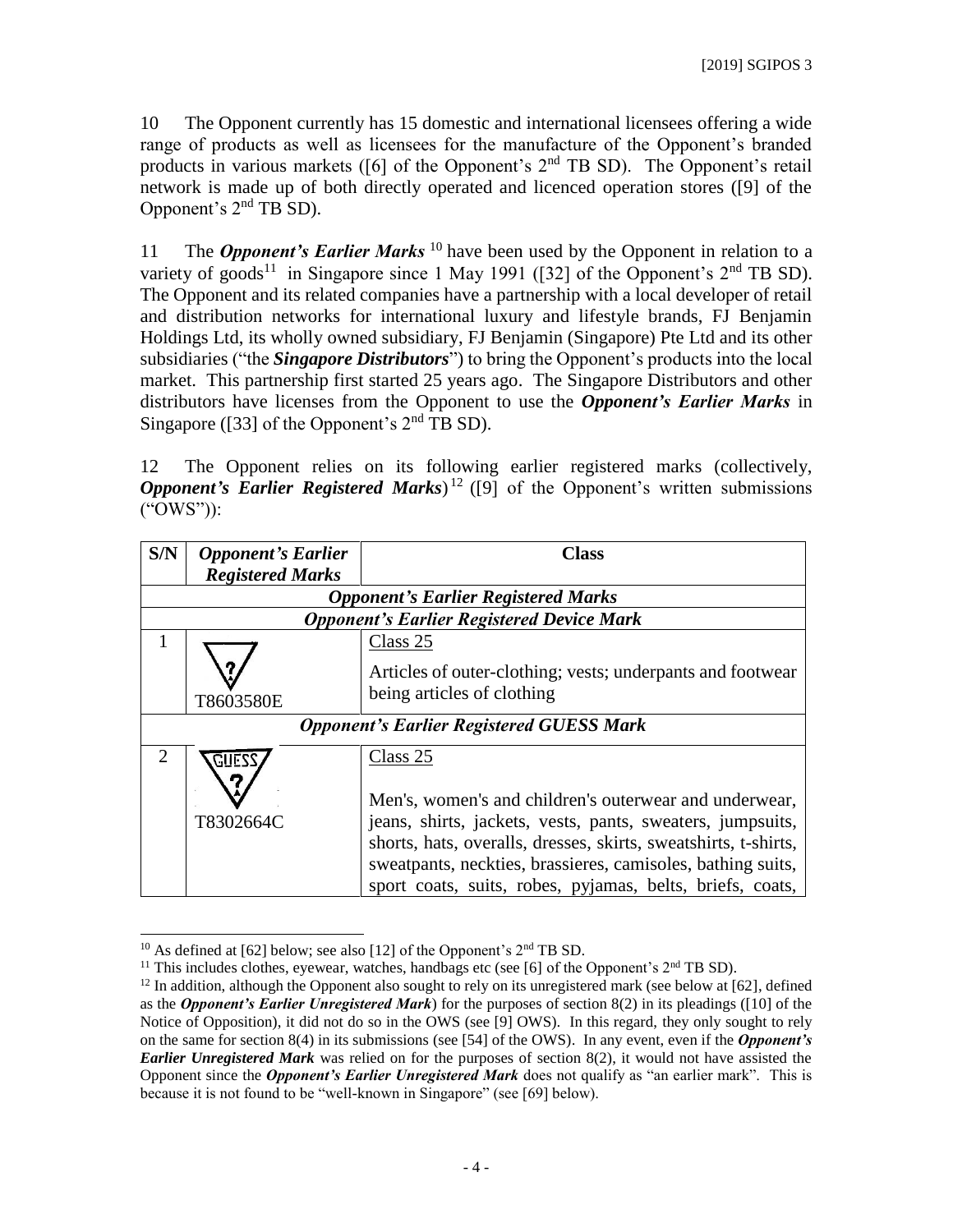| electards, hosiery, gloves, pantyhose, scarves, ponchos, |
|----------------------------------------------------------|
| slips, sun visors, tights and footwear.                  |

13 The Applicant deposed that the previous applicant, Wun Ton Li Activity Design Co., Ltd had assigned the Application Mark to her ([2] of the Applicant's SD). The Applicant deposed that use of the Application Mark was made in Taiwan by the previous applicant in 2012<sup>13</sup>. Within 6 months of its launch, products were featured in a leading online platform for men's contemporary fashion and street wear based in Hong Kong. Since then the products have been distributed worldwide to exclusive retailers ([4] of the Applicant's SD). In Singapore, the goods are offered for sale online<sup>14 15</sup> as well as via retail stores which specialise in men's contemporary fashion. Outlets can be found in Far East Plaza and Cineleisure etc ([7] of the Applicant's SD).

#### **Summary**

14 For convenience, I set out my principal holdings as follows:

- (i) Under the ground of objection under section  $8(2)(b)$ , there is no mark similarity as the Application Mark is visually and conceptually more dissimilar than similar<sup>16</sup> to the *Opponent's Earlier Registered Device Mark*.
- (ii) Under the ground of objection under section  $8(2)(b)$ , there is no mark similarity as the Application Mark is visually, aurally and conceptually more dissimilar than similar to the *Opponent's Earlier Registered GUESS Mark*. In coming to the above conclusion, the main distinctive component of the *Opponent's Earlier Registered GUESS Mark* is the word "GUESS".
- (iii) In light of the above, and the fact that *Opponent's Earlier Unregistered Mark* does not qualify as "an earlier mark" as it is not found to be well known in Singapore, the ground of objection under section 8(4) fails although the Registrar is prepared to hold that the *Opponent's Earlier Registered GUESS Mark* is well known in Singapore under section 8(4)(b)(i).
- (iv) The ground under section 8(7)(a) fails as there is no misrepresentation.

 $13$  It would appear that the Applicant also hails from Taiwan (see Applicant's SD).

 $14$  At [5] of the Applicant's SD.

<sup>&</sup>lt;sup>15</sup> Via hatersnapback.com; see exhibit JC-2, for example, at the top left hand corner of page 20 of the Applicant's SD.

<sup>16</sup> There is no aural concept as a basis for comparison since the *Opponent's Earlier Registered Device Mark* is a device mark.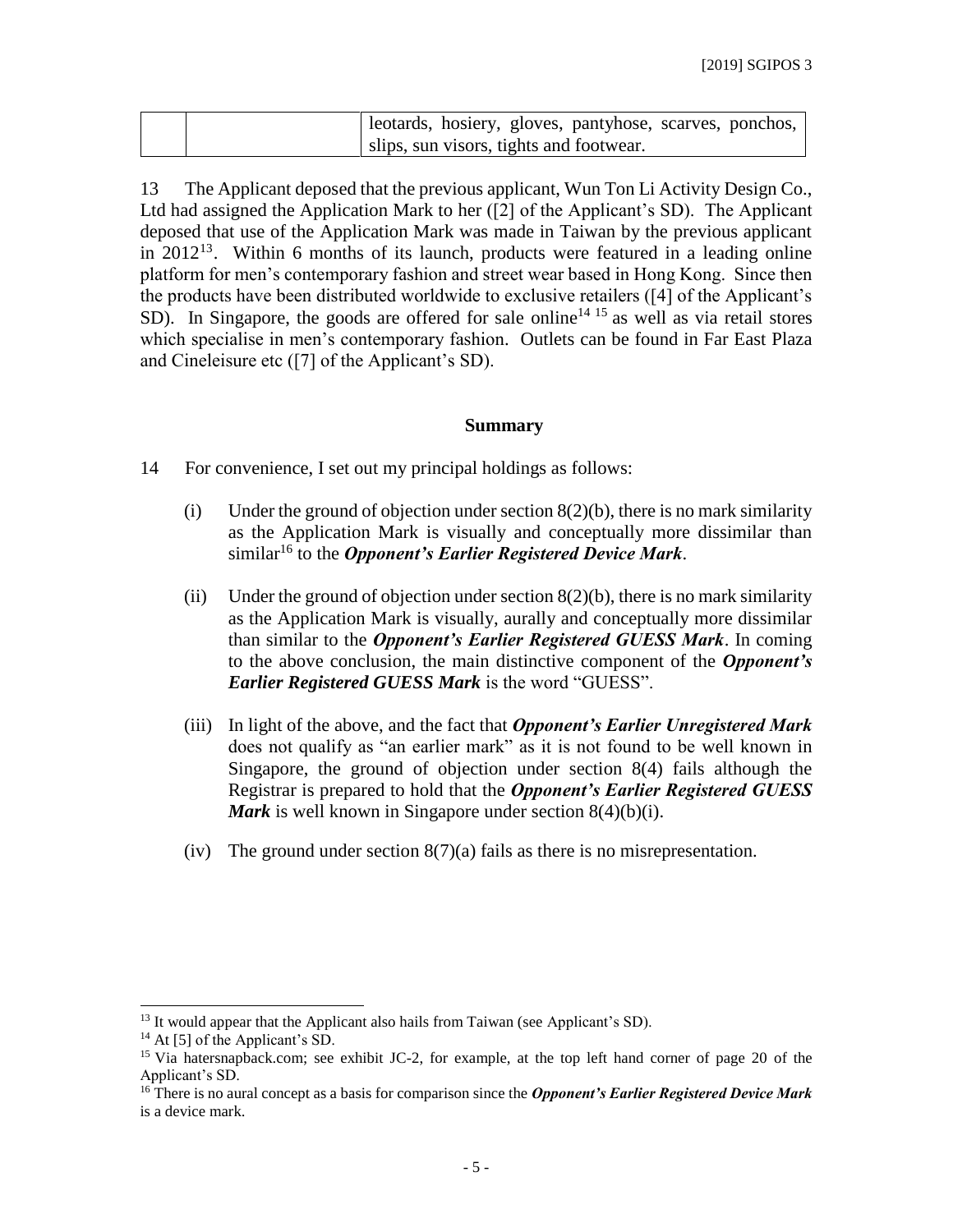#### **MAIN DECISION**

#### **Ground of Opposition under Section 8(2)(b)**

15 Section 8(2)(b) provides as follows:

8(2) A trade mark shall not be registered if because…

(b) it is similar to an earlier trade mark and is to be registered for goods or services identical with or similar to those for which the earlier trade mark is protected, there exists a likelihood of confusion on the part of the public.

#### *Decision on Section 8(2)(b)*

#### *Step-by-step approach*

16 In *Staywell Hospitality Group Pty Ltd v Starwood Hotels & Resorts Worldwide, Inc*  [2014] 1 SLR 911 ("*Staywell*"), the Court of Appeal re-affirmed the 3-step test approach in relation to an objection under Section 8(2)(b) (see [15] and [55]):

- (i) The first two elements namely similarity or identity of the marks and similarity or identity of the goods / services - are assessed individually before the final element which is assessed in the round.
- (ii) Once the two threshold requirements have been met, the issue of the likelihood of confusion arises and the tribunal / court is directed to look at (a) *how* similar the marks are, (b) *how* similar the goods / services are, and (c) given this, how likely the relevant segment of the public will be confused.

#### *Similarity of Marks*

- 17 The law in relation to this issue is as follows (*Staywell* at [15] to [30]):
	- (i) The three aspects of similarity (i.e. visual, aural and conceptual similarities) are meant to guide the court's inquiry. Trade-offs can occur among the three aspects of similarity.
	- (ii) Technical distinctiveness is an integral factor in the marks-similarity inquiry. A mark which has greater technical distinctiveness enjoys a high threshold before a competing sign will be considered dissimilar to it.
	- (iii) While the components of a mark may be inherently technically distinctive, ultimately the ability of the mark to function as a strong badge of origin must be assessed by looking at the mark as a whole. Conversely, the components of a mark may not be inherently distinctive, but the sum of its parts may have sufficient technical distinctiveness.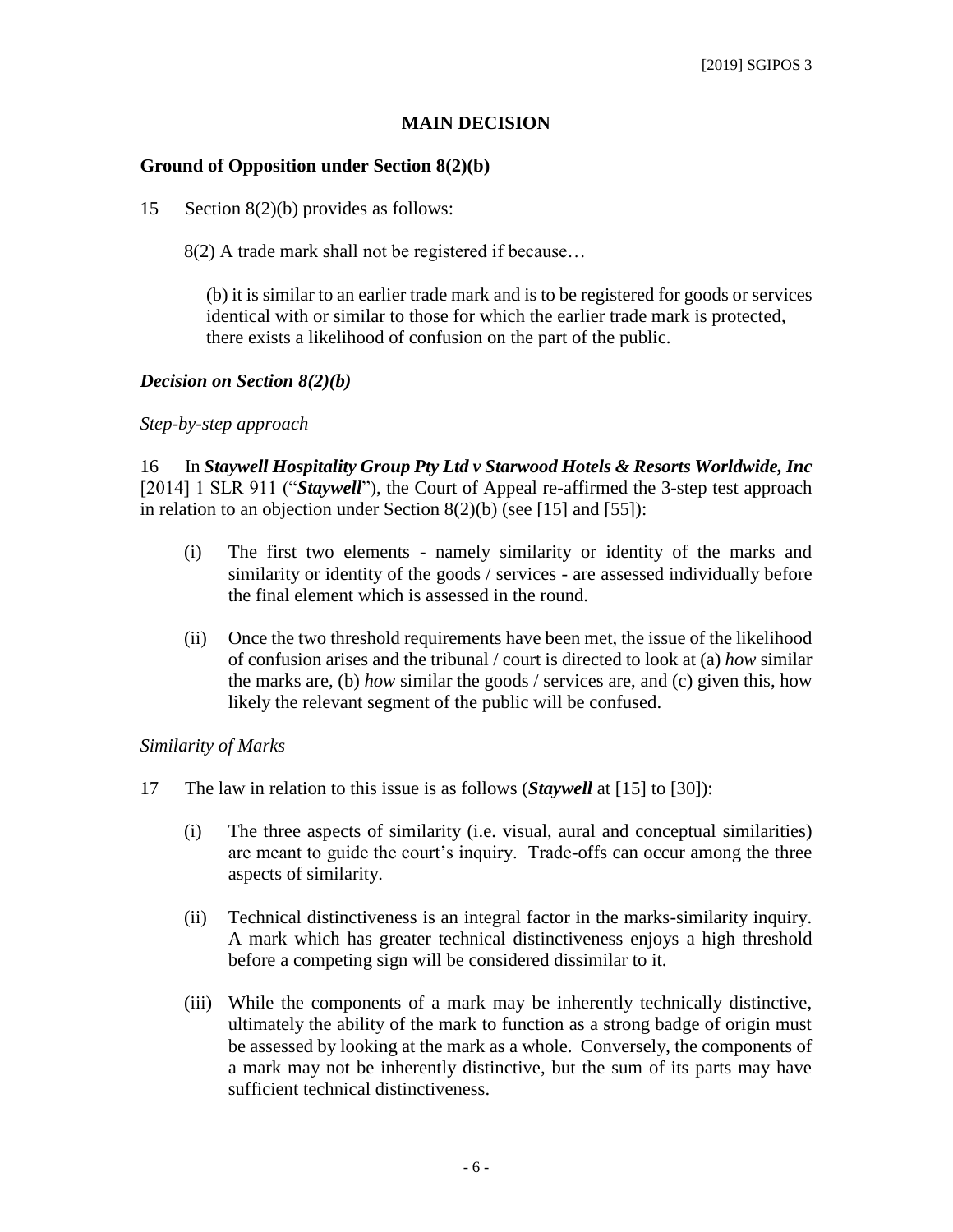- (iv) When speaking of the assessment of a mark as a whole, the visual, aural or conceptual similarity of the marks in question must be based on the overall impression given by the marks, bearing in mind, in particular, their distinctive and dominant components.
- (v) The similarity of marks is ultimately and inevitably a matter of impression rather than one that can be resolved as a quantitative or mechanistic exercise. The court must ultimately conclude whether the marks, when observed in their totality, are similar or dissimilar.
- (vi) The assessment of marks similarity is mark-for-mark without consideration of any external matter.

### 18 Further, the Court of Appeal provided in *Hai Tong Co (Pte) Ltd v Ventree Singapore Pte Ltd and another and another appeal* [2013] 2 SLR 941 at [40(c)] and [40(d)] ("*Hai Tong*"):

 $[40(c)]$  The relevant viewpoint is that of the average consumer who would exercise some care and a measure of good sense in making his or her purchases, not that of an unthinking person in a hurry.

[40(d)] It is assumed that the average consumer has "imperfect recollection" such that the two contesting marks are not to be compared or assessed side by side (and examined in detail). Instead, the court will consider the general impression that will likely be left by the essential or dominant features of the marks on the average consumer.

### *Distinctiveness*

19 I am mindful of the Court of Appeal's guidance in *Staywell* (above) that distinctiveness is a factor integrated into the visual, aural and conceptual analysis as to whether the competing marks are similar and it is not a separate step within the markssimilarity inquiry. However, for ease of analysis, I will summarise my findings first, before applying them within the context of the mark-similarity analysis (see *Hai Tong* at [26]).

### *Opponent's Earlier Registered Marks*

#### 20 For ease of reference, the marks are:

| S/N       | <b>Opponent's Earlier</b>                       | Class                                                                                                |  |  |
|-----------|-------------------------------------------------|------------------------------------------------------------------------------------------------------|--|--|
|           | <b>Registered Marks</b>                         |                                                                                                      |  |  |
|           |                                                 | <b>Opponent's Earlier Registered Device Mark</b>                                                     |  |  |
| T8603580E |                                                 | Class 25<br>Articles of outer-clothing; vests; underpants and footwear<br>being articles of clothing |  |  |
|           | <b>Opponent's Earlier Registered GUESS Mark</b> |                                                                                                      |  |  |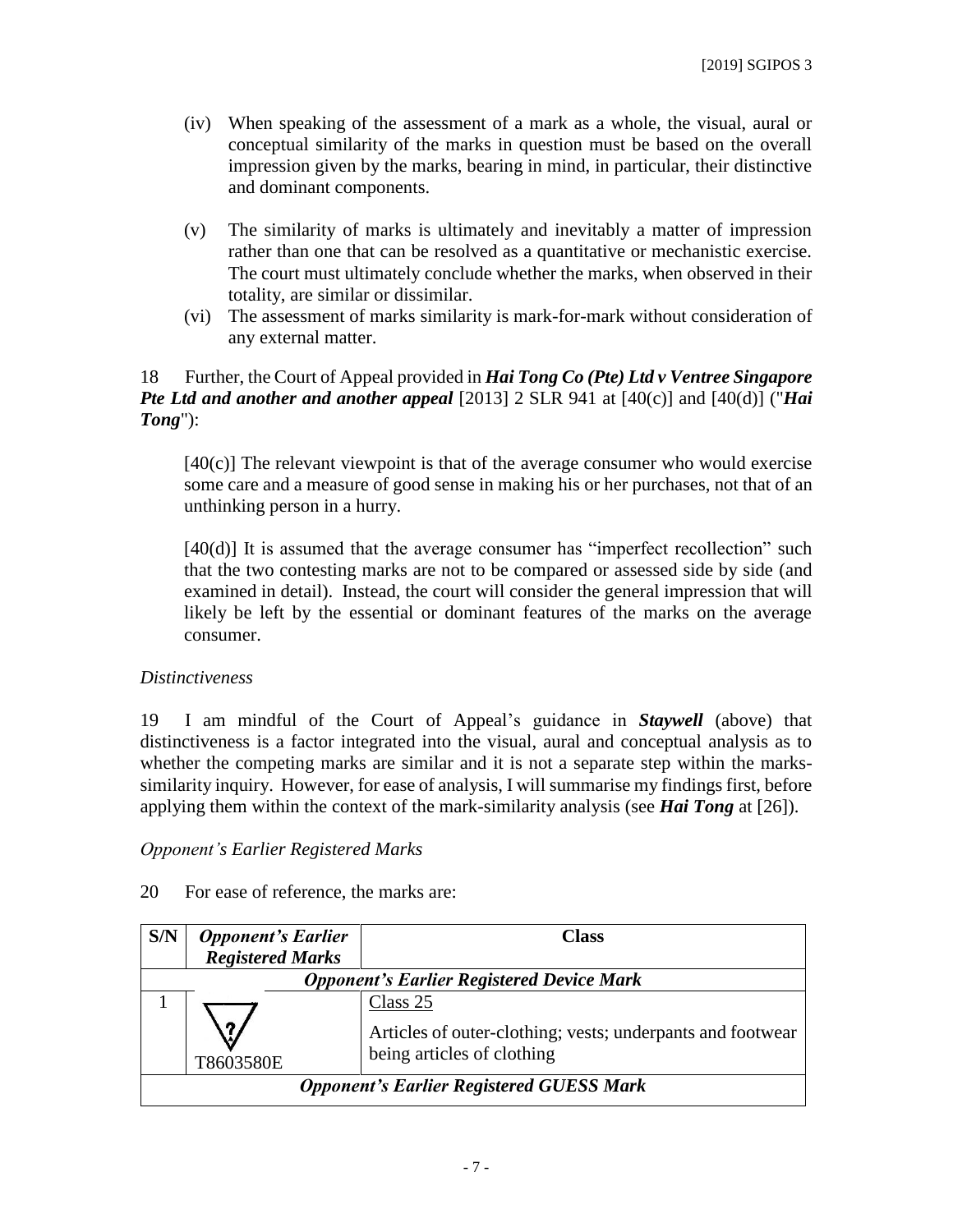|           | Class 25                                                                                                                                                                                                                                               |
|-----------|--------------------------------------------------------------------------------------------------------------------------------------------------------------------------------------------------------------------------------------------------------|
| T8302664C | Men's, women's and children's outerwear and underwear,<br>jeans, shirts, jackets, vests, pants, sweaters, jumpsuits,<br>shorts, hats, overalls, dresses, skirts, sweatshirts, t-shirts,<br>sweatpants, neckties, brassieres, camisoles, bathing suits, |
|           | sport coats, suits, robes, pyjamas, belts, briefs, coats,<br>leotards, hosiery, gloves, pantyhose, scarves, ponchos,<br>slips, sun visors, tights and footwear.                                                                                        |

21 The Opponent argued that the dominant and distinctive feature in the *Opponent's Earlier Registered Marks* is the "the inverted triangle device, known as a "*nabla*" <sup>17</sup> or "*del*" <sup>18</sup> ([15] OWS).

22 The Opponent submitted at [13], [14], [19] – [22] OWS:

…

[13] …In *Staywell*, the Court of Appeal commented as follows at [23] to [26]:-

Distinctiveness in the ordinary and non-technical sense simply refers to what is outstanding and memorable about the mark. Such components tend to draw the consumer's attention, bearing in mind the imperfect recollection of the average customer… That is why the court is entitled to have special regard to the distinctive or dominant components of a mark, even while it assesses the similarity of the two marks as composite wholes*.*

Distinctiveness in the technical sense on the other hand, usually stands in contradistinction to descriptiveness … Distinctiveness can be inherent, usually where the **words comprising the mark are meaningless and can say nothing about the goods or services**…

[14] In the High Court decision of *Han's (F & B) Pte Ltd v Gusttimo World Pte Ltd* [2015] SGHC 39, Judicial Commissioner Wei (as he then was) gave examples to illustrate the varying distinctiveness of a trade mark at [61] to [63]:-

Returning to the meaning of distinctiveness, the trade mark must necessarily, either inherently or as a result of use, perform the most basic function of distinguishing the goods of the trader from those of his competitors in the marketplace. Some trade marks carry a high level of "inherent distinctiveness" in the sense that these marks will be understood by the public as bearing a trade mark meaning, even if they have not yet been used or promoted to the public. Invented words are classic examples of such trade marks…

 $\overline{a}$  $17$  It is not apparent from the Opponent's written submissions how the Opponent reached the conclusion that an inverted triangle is known as "nabla". The Opponent further submitted that "nabla" means "del" in Mathematics ([17] OWS).

<sup>&</sup>lt;sup>18</sup> In turn, "del" means "An operator used in vector analysis" in Mathematics ([18] OWS).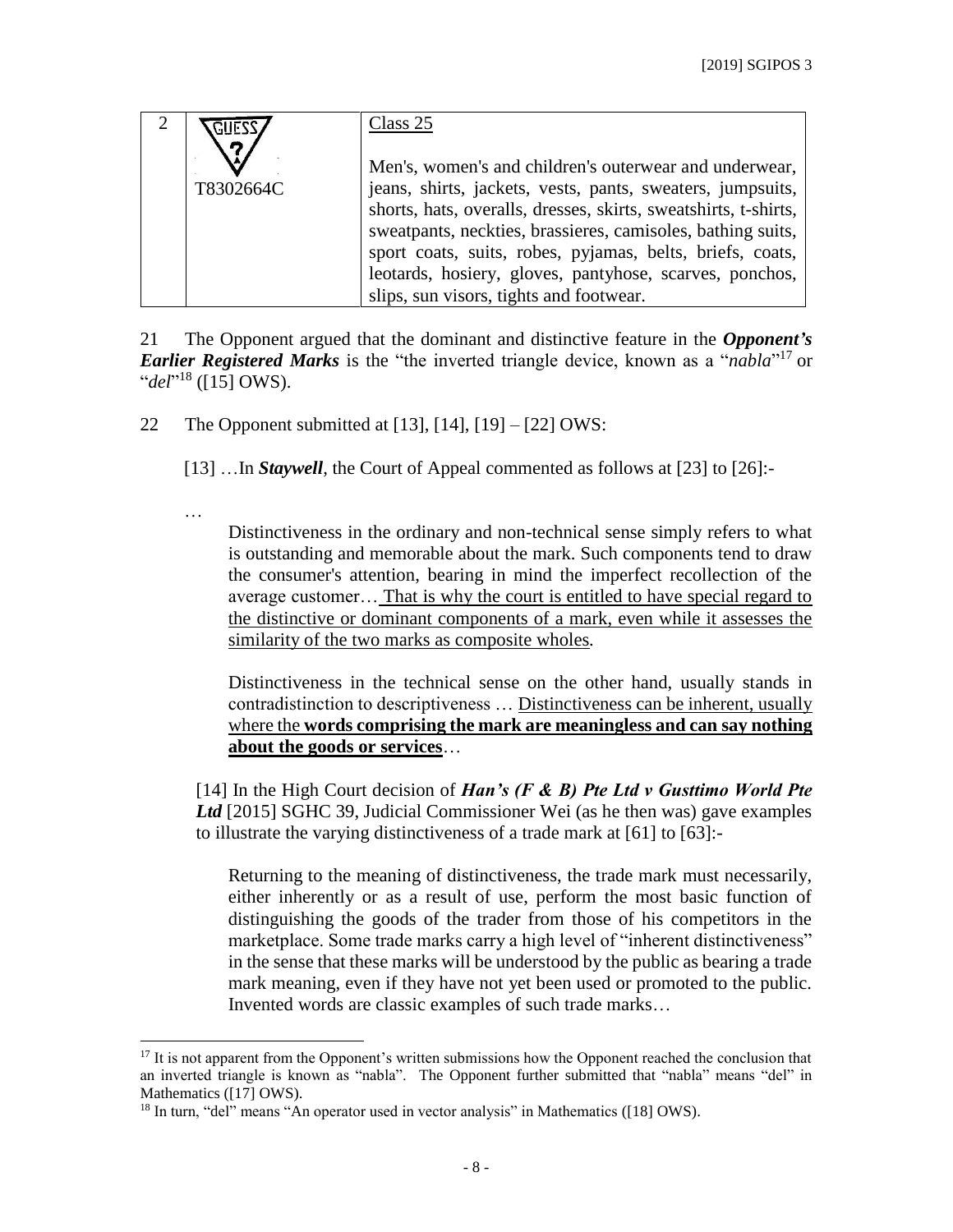Another example is a manufacturer who decides to use the mark " "SLOW COACh"" for a range of running shoes that he is about to launch. **Even though the words and phrase are not newly coined, the meaning has little bearing on the product to which it is to be applied**. Nonsensical phrases may also bear a relatively high level of inherent distinctiveness in the sense that, even without extended advertising or marketing, consumers are likely to view the phrase as a trade mark. Even if there is a possibility that some persons may view the nonsensical phrase as part of the product design such as a visual embellishment or decoration, it may not take much use and marketing to develop the trade mark message. Much of course will depend on how the nonsensical phrase is used on or in relation to the product…

[19] Given the above significance of the inverted triangle device, known as a "nabla" or "del", the said device by itself "says nothing about" the goods for which it is registered for in Class 25 (apparel).

[20] Even if the inverted triangle device... is a simple geometric device as averred by the Applicant, which is not admitted, the device has absolutely no reference to the Opponent's goods. In short, the inverted triangle device…is unusual, novel and highly distinctive of the Opponent's goods.

[21] Furthermore, the *Opponent's Earlier Registered Marks<sup>19</sup>* are marks that have "come to acquire the capacity to act as a badge of origin through long-standing or widespread use". Women's apparel bearing the *Opponent's Earlier Registered Marks* represent approximately 18% of the women apparel offered for sale by the Opponent. Denim products bearing the *Opponent's Earlier Registered Marks* represent at least 45% of the denim products offered for sale by the Opponent, which equated to over SGD93,000,000 worth of products sold in 2013 alone.

[22] It is therefore submitted that each of the *Opponent's Earlier Registered Marks* has a high level of "technical distinctiveness", and each therefore "enjoys a high threshold before a competing sign will be considered dissimilar to it."

[Emphasis as underlined the Opponent's and in bold mine]

23 First of all, it is to be recalled that in the mark similarity analysis, I am to assume the viewpoint of the average consumer. Thus, regardless of any technical meaning of the inverted triangle device,  $20$  I am of the view that an average consumer is likely to view the device simply as an "inverted triangle device".

24 The Opponent argued that "the inverted triangle device…by itself "says nothing about" the goods" and that "the device has absolutely no reference to the Opponent's

<sup>19</sup> See [9] OWS.

<sup>20</sup> Whether it is known as a "*nabla*" or "*del*".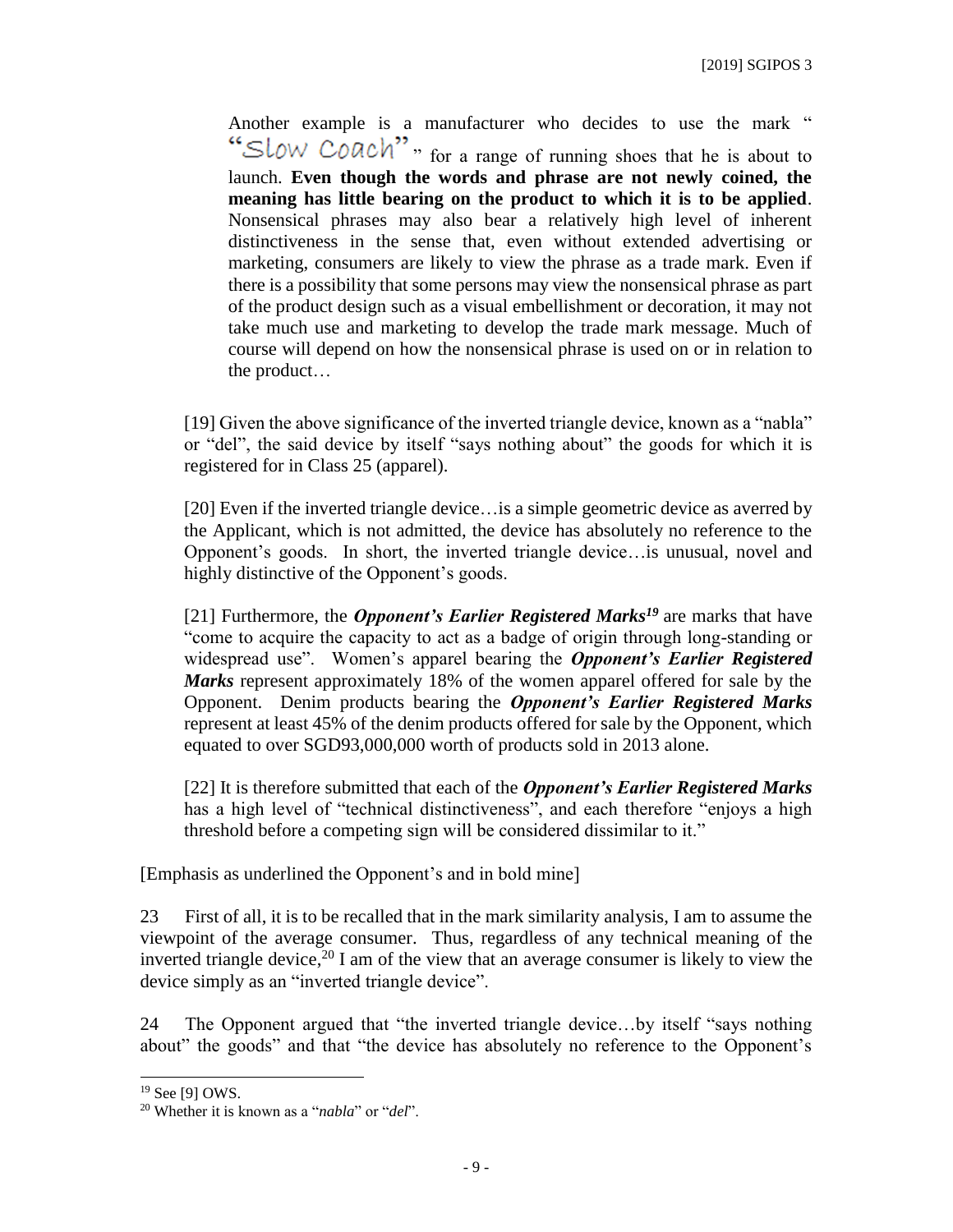goods…[i]n short, the inverted triangle device is unusual, novel and highly distinctive of the Opponent's goods ([19] and [20] OWS).

25 There is a need to apply *Staywell* and *Han's (F & B) Pte Ltd v Gusttimo World Pte*  Ltd [2015] SGHC 39 with care. It is not directly applicable here as the mark in contention, the *Opponent's Earlier Registered Device Mark,* is a *device* mark. For clarity, there may be instances where a device which says nothing about the goods is distinctive of the goods. However, I am of the view that this is not the case here. On the other hand, I am of the view that (having regard to the goods), it would simply be viewed as a decorative element (more below). $21$ 

26 The Opponent also sought to support its argument on the basis that "[while] IPOS

raised objections to TM No. T1114027Z<sup>"</sup> on the basis of Section 7(1)(b) of the Act, no formal decision was issued by…IPOS that TM No. T1114027Z is not distinctive. The Opponent was given an opportunity to respond to the objections but chose to abandon the application due to a commercial decision" ( $[48]$  of the Opponent's  $2<sup>nd</sup>$  TB SD). My short response is that the above matter does not affect the current opposition case.<sup>22</sup>

27 Further, the Opponent deposed at  $[21]$  of the Opponent's  $3<sup>rd</sup>$  AD SD that it has successfully registered T1301009H which is essentially an inverted triangle in Class 25 amongst others. However, a closer look at the entry of the said mark in the Register<sup>23</sup> will reveal that it is more than just an inverted triangle:



 $\overline{a}$ 

In fact, the mark index on the Register reads: "Device Description: *gems pattern* triangle."<sup>24 25</sup> Thus this mark also does not assist the Opponent's stance.

28 Taking the *Opponent's Earlier Registered Marks* as *wholes* respectively, I am of the view that while the *Opponent's Earlier Registered GUESS Mark,* which incorporates the Opponent's company name, is distinctive, the same cannot be said of the *Opponent's Earlier Registered Device Mark.* In light of the above, the issue of acquired distinctiveness is only relevant for the *Opponent's Earlier Registered Device Mark.*

 $21$  And this is so even taking the question mark device into account.

 $^{22}$  The fact that no formal decision has been issued by IPOS that TM No. T1114027Z is not distinctive does not imply that the mark is distinctive. On the contrary, the fact that section 7(1)(b) was raised (and not waived) suggests that the said mark is not a strong mark.

<sup>&</sup>lt;sup>23</sup> See Exhibit AD-4 of the Opponent's  $3<sup>rd</sup>$  AD SD.

<sup>&</sup>lt;sup>24</sup> See page 54 of the Opponent's  $3<sup>rd</sup>$  AD SD.

<sup>&</sup>lt;sup>25</sup> Even if the the *Opponent's Earlier Registered Device Mark* includes a question mark device, the two still cannot be equated such that the registration of T1301009H does not assist.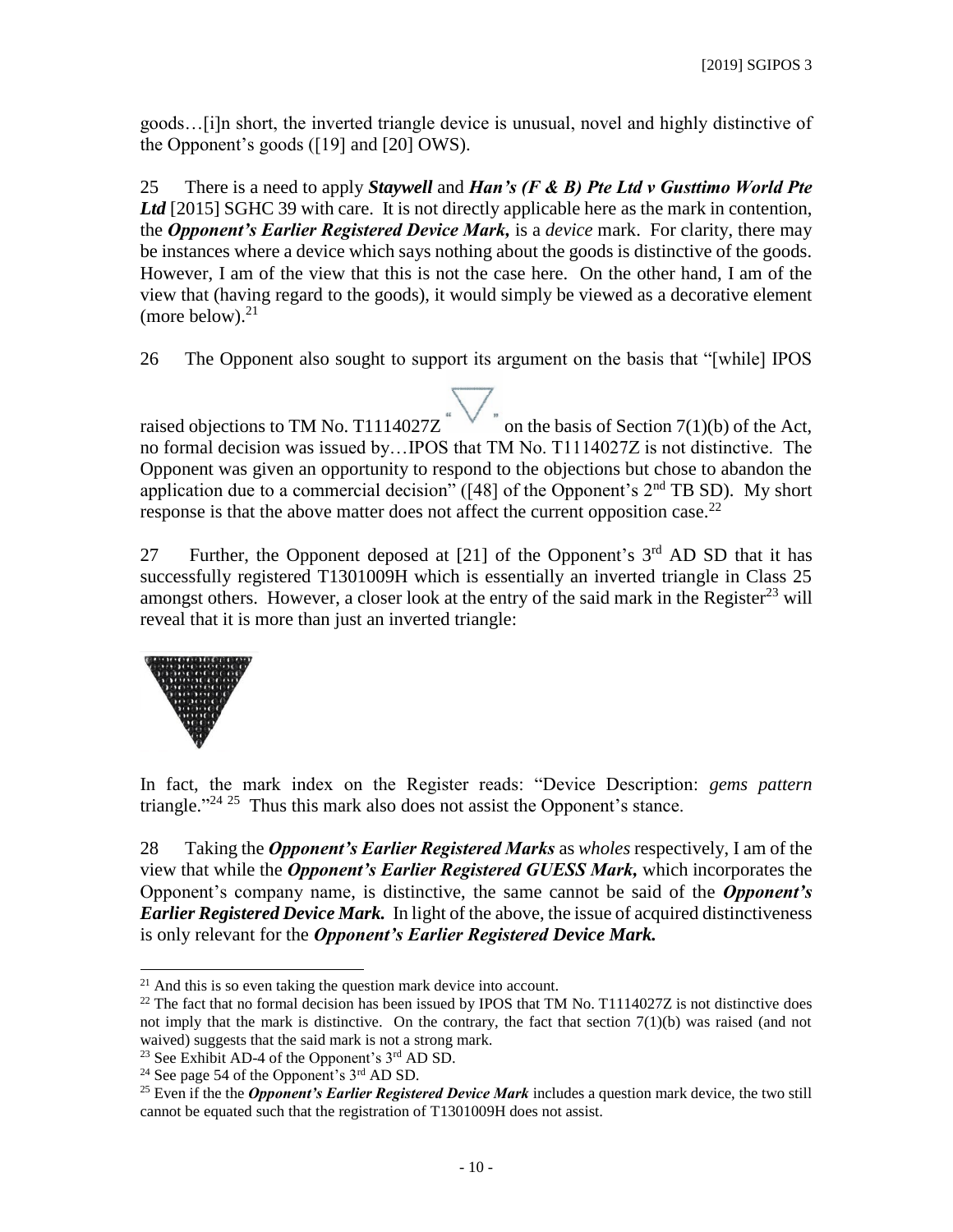29 The issue of whether any evidence can be admitted at this stage of the mark-similarity analysis was considered by the IP Adjudicator in *Monster Energy Company v NBA Properties, Inc* [2018] SGIPOS 16, albeit *obiter*:

[41] One interesting question that arose from this dispute is to what extent the knowledge of the average consumer, which may include awareness of facts that are widely known to the public or common general knowledge, is relevant to the marksimilarity analysis in trade mark opposition proceedings. **More specifically, is it permissible for the parties to adduce evidence of public activities which may have shaped consumer knowledge of, and familiarity with, a word mark?** This question arises because of the emphasis that the Court of Appeal has placed on how "the assessment of marks similarity is mark-for-mark without consideration of any external matter" (*Staywell* at [20]) and is related to the unresolved question of whether the acquired distinctiveness of a mark ought to be relevant to mark-similarity (Step 1) analysis.

…

[46] In my view, how the average consumer *understands* what he *sees* (which is the essence of the mark-similarity analysis) must necessarily depend on *what he knows*. As such, the knowledge of the average consumer, and *how* he is likely to *understand*  or *interpret* the word device element of a composite mark, must be relevant to marksimilarity assessment. What words (or images, for that matter) *mean* to the average consumer must be evaluated contextually. **It follows that the parties should be permitted to adduce evidence of those surrounding circumstances that are relevant towards establishing the general knowledge possessed by the average consumer**…

[Emphasis in bold mine, emphasis in italics in the original]

I am inclined to agree with the IP Adjudicator. In any event, it will become apparent that even if the evidence can be taken into account at this stage, it does not advance the Opponent's cause. 26

30 Before I begin, in addition to the *Opponent's Earlier Registered Marks*, it is useful to define the marks which appear in the Opponent's evidence:

| S/N | Opponent's marks used in its evidence          | <b>Depiction</b> |
|-----|------------------------------------------------|------------------|
|     | <b>Opponent's Earlier Composite GUESS Mark</b> |                  |
|     | <b>Opponent's Earlier GUESS Word Mark</b>      |                  |

 $\overline{a}$ <sup>26</sup> That the *Opponent's Earlier Registered Device Mark* has acquired distinctiveness.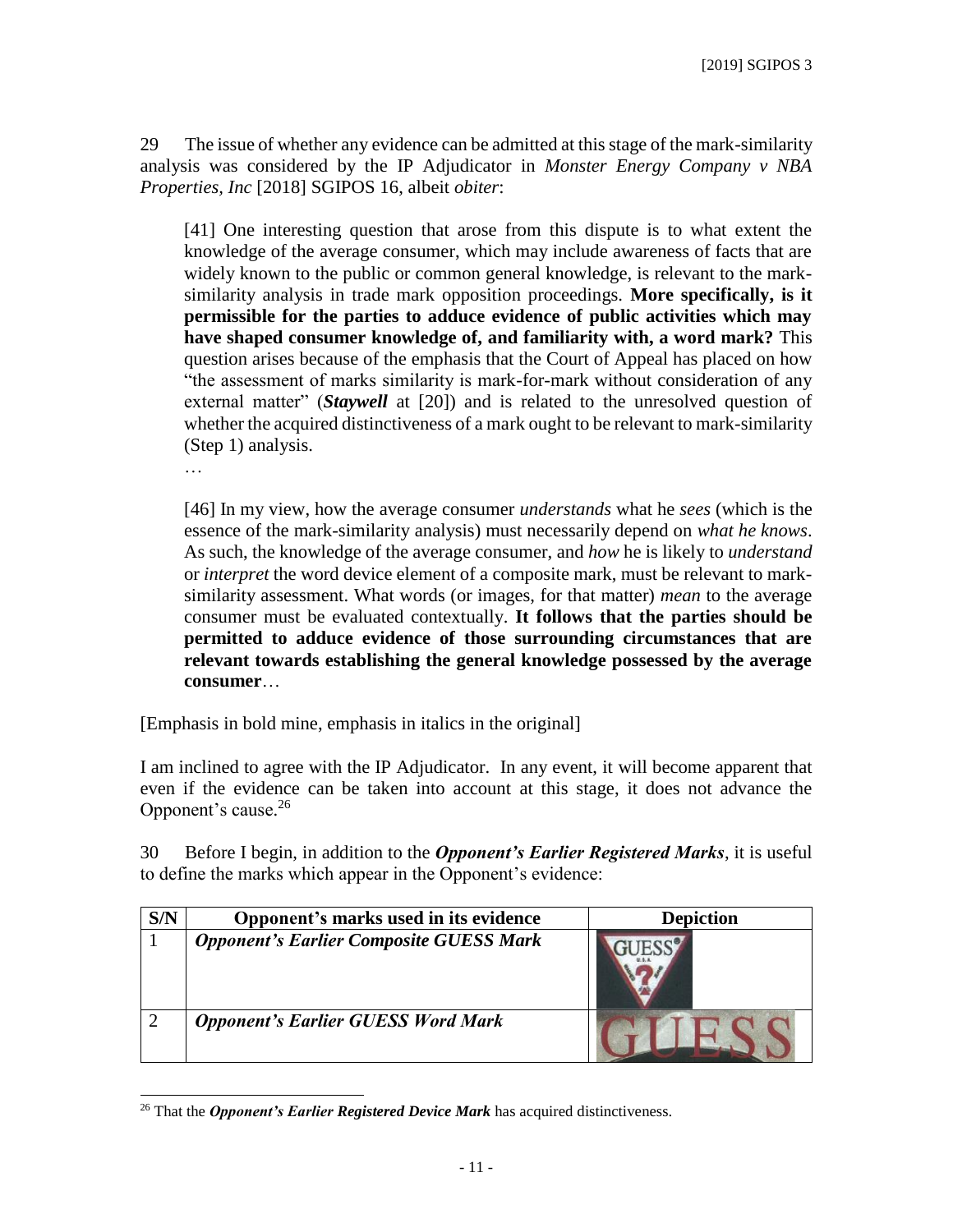## 31 The Opponent deposed at  $[17] - [25]$  of the Opponent's  $2<sup>nd</sup>$  TB SD:

[17] The Opponent does not track its worldwide product sales or purchases by trade mark. The Opponent's estimated annual worldwide net revenue for its products, including the Opponent's Goods<sup>27</sup> bearing the **Opponent's Earlier Marks**<sup>28</sup>, from 1982 to 2014 are:<sup>29 30</sup>

[redacted]

[18] Though the Opponent does not track its worldwide product sales or purchases by trade mark, the Opponent's records show that in approximately 18% of the Opponent's full line of women's apparel that have been offered for sale on its online website at www.guess.com<sup>31</sup> are women's apparel bearing the *Opponent's Earlier Marks.* As a similar range of the Opponent's products are being sold worldwide, the proportion of women's apparel bearing the *Opponent's Earlier Marks* that have been sold worldwide is also approximately 18% of the Opponent's full line of women's apparel products. 32

[19] Additionally, the Opponent's records at April 2014<sup>33</sup> showed that based on the denim products bearing the *Opponent's Earlier Marks* available at April 2014 on its online website at www.guess.com, $34$  as a percentage of all its denim products that were available on the website at such time, the Opponent reasonably estimated and believes that more than 50% of the Opponent's denim products sold each year in the United States through its retail stores, e-commerce site and to its wholesale accounts<sup>35</sup> contain one of the *Opponent's Earlier Marks* or a variation thereof. Therefore, for 2013, by way of example, based on the sales data reflected in the chart below, the Opponent had approximately [redacted] of sales of products, bearing the **Opponent's Earlier Marks** or a variation thereof in the United States.

[20] The chart below represents Opponent's total denim sales for the period 2009 – 2014 (partial year) in the United States, Europe and Asia only (excluding Korea):

<sup>&</sup>lt;sup>27</sup> See [6] of the Opponent's  $2<sup>nd</sup>$  TB SD.

 $28$  As above.

<sup>29</sup> The figure for 2015 is excluded as the *Relevant Date* is 6 November 2014.

<sup>&</sup>lt;sup>30</sup> In this regard, it is not necessary to look into exhibit TB-6 which contains relevant extracts from the Opponent's annual reports disclosing the Opponent's annual worldwide net revenues and advertising expenditures relating to the *Opponent's Earlier Marks* from 1999 – 2015 ([26] of the of the Opponent's 2nd TB SD). The Opponent's worldwide advertising figures are provided below.

<sup>31</sup> See [11] of the Opponent's 2nd TB SD where the Opponent deposed that "As of *30 January 2016*, GUESS operates retail websites e.g. www.guess.com...in the U.S". It is to be recalled that the *Relevant Date* is 6 November 2014. If so, any figures from the website www.guess.com would be after the *Relevant Date*. Nonetheless, I am mindful that the Opponent is merely using the figures from the website as an approximation and in any event, it will become apparent that this point is inconsequential.

 $32$  See below Exhibit TB-5 of the Opponent's  $2<sup>nd</sup>$  TB SD.

<sup>33</sup> The *Relevant Date* is 6 November 2014.

 $34$  As above.

<sup>&</sup>lt;sup>35</sup> Query whether this should be taken into account as it can potentially result in double counting since such items would in all likelihood be ultimately sold via the retail outlets.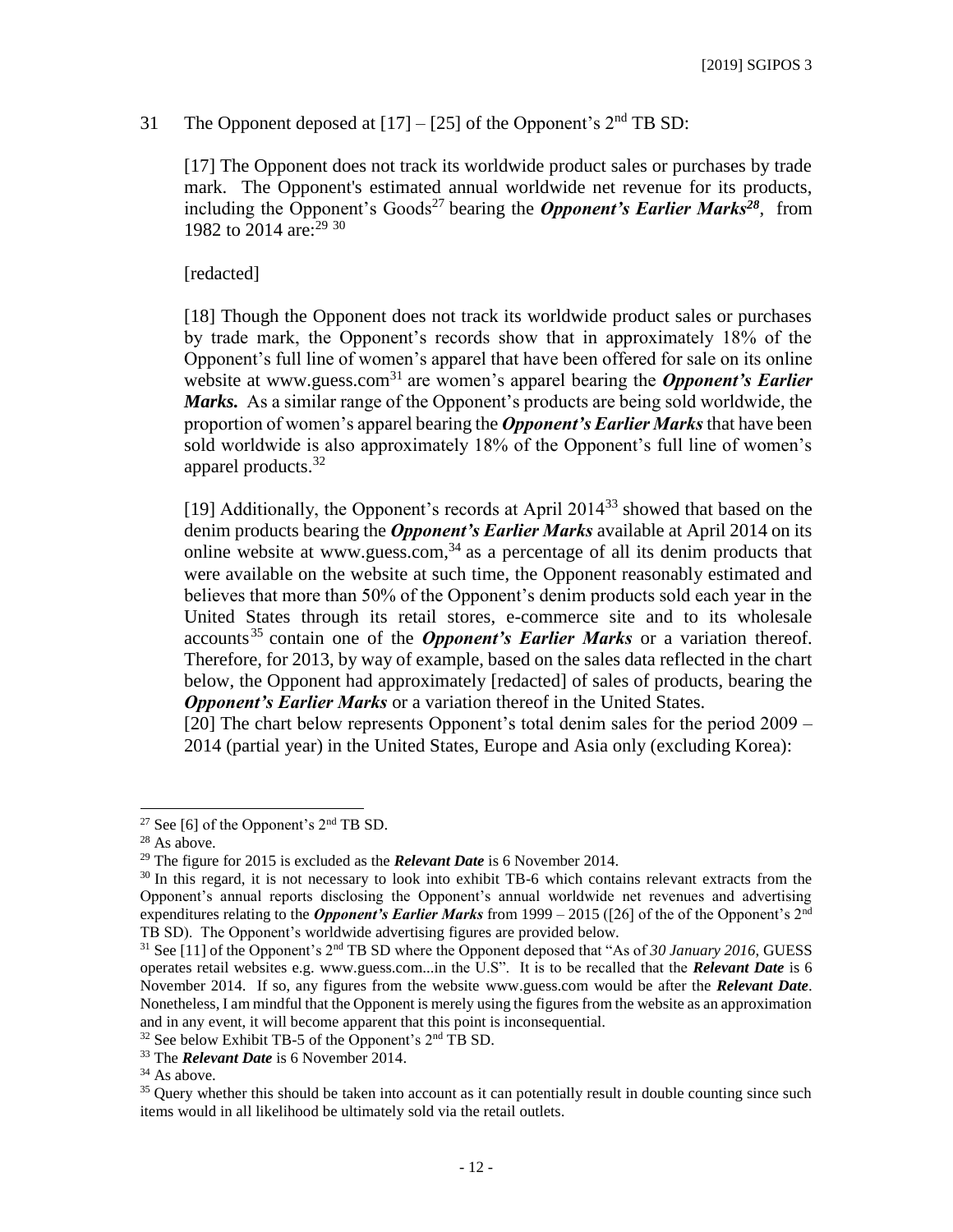#### [redacted]

[21] Based on the Opponent's products available in April 2014 on the Opponent's European e-commerce website, www.guess.eu, the Opponent reasonably estimated and believes that more than 40% of the Opponent's denim products sold each year in Europe through its retail stores, e-commerce site and to its wholesale accounts<sup>36</sup> contain one of the *Opponent's Earlier Marks* or a variation thereof. Therefore, for example, in 2013, the Opponent had approximately [redacted] of sales of denim products bearing the *Opponent's Earlier Marks* or a variation thereof in Europe based on the sales data reflected in the chart above.

[22] Product lines offered in the United States and Europe are also available worldwide, including in Singapore and therefore the Opponent reasonably believes that 45% of its global denim sales through its retail stores, e-commerce site and to its wholesale accounts, including its sales in Singapore, feature products bearing the *Opponent's Earlier Marks* or a variation thereof. For 2013 alone, this equates to [redacted] of product sold worldwide bearing the *Opponent's Earlier Marks* or a variation thereof, based on the sales data reflected in the chart above.

[23] Now shown to me and marked  $TB-5^{37}$  is a report showing the estimated sales figures for the Opponent's women apparel bearing the *Opponent's Earlier Marks* that are sold via the Opponent's website at http://shop.guess.com  $^{38}$ ...

[redacted]

[24] The Opponent does not track its advertising expenses by trade mark. The Opponent's estimated annual worldwide advertising expenses for promoting its products, including the Opponent's Goods bearing the *Opponent's Earlier Marks*, from  $1993 - 2014^{39}$  <sup>40</sup>are:

[redacted]

[25] The Opponent's company records relating to its advertising expenses prior to 1993 have either been lost or destroyed, though extensive advertising for the period of 1982 to 1992 did occur.

32 The Opponent also adduced evidence as to the figures pertaining to the Singapore Distributor at  $[36] - [39]$  of the Opponent's  $2<sup>nd</sup>$  TB SD:

<sup>&</sup>lt;sup>36</sup> As above.

 $37$  For convenience, the table in TB-5 of the Opponent's  $2<sup>nd</sup>$  TB SD is presented.

<sup>&</sup>lt;sup>38</sup> It is unclear if the website should be www.guess.com instead; see above [18] of the Opponent's  $2<sup>nd</sup> TB$ SD.

<sup>39</sup> The figure for 2015 is excluded as it is after the *Relevant Date*.

<sup>&</sup>lt;sup>40</sup> In this regard, it is not necessary to look into exhibit TB-6 which contains relevant extracts from the Opponent's annual reports disclosing the Opponent's annual worldwide net revenues and advertising expenditures relating to the *Opponent's Earlier Marks* from 1999 – 2015 ([26] of the of the Opponent's 2nd TB SD).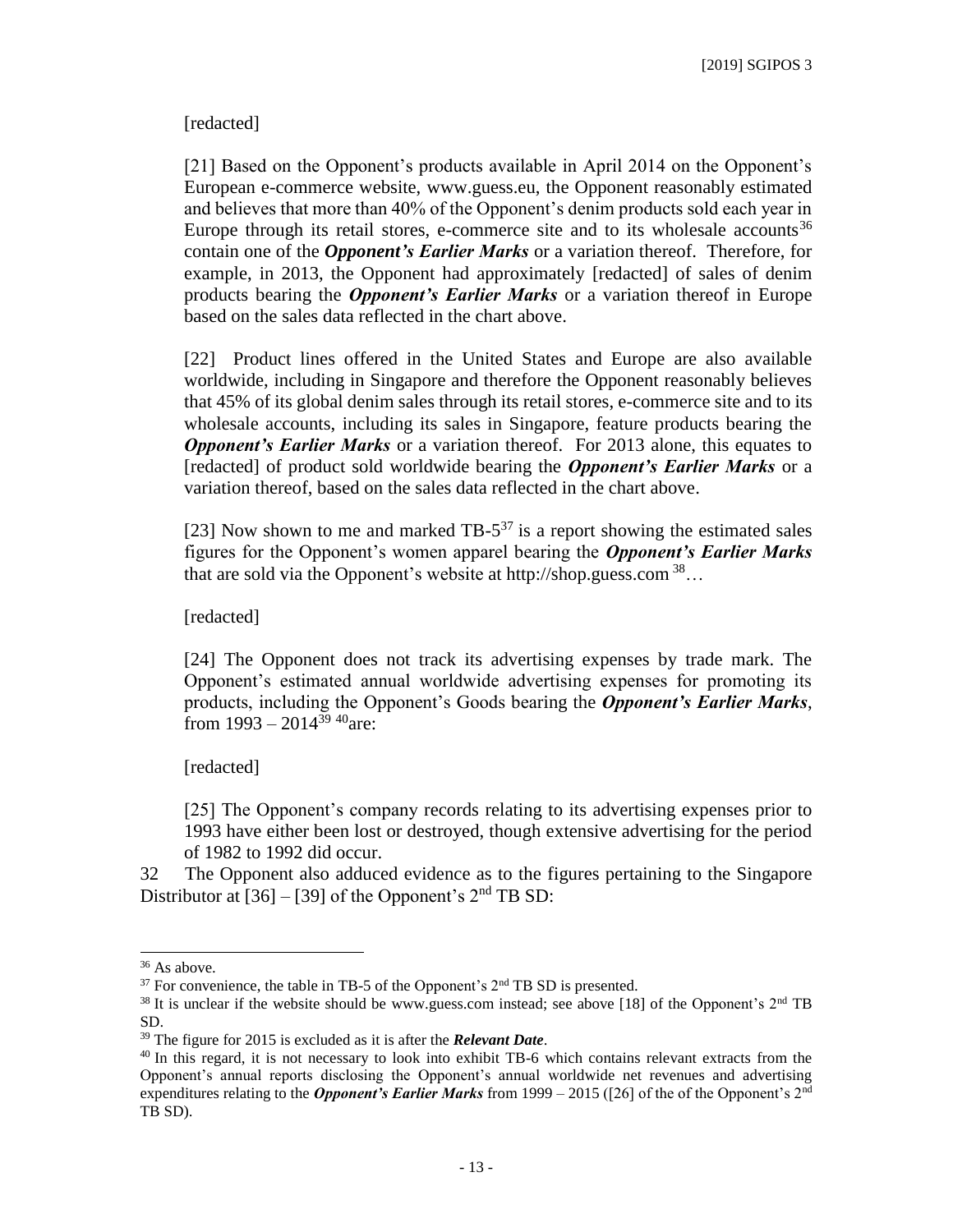[36] GUESS does not track its product sales or purchases by trade mark. GUESS annual sales figures from its wholesale sales of apparel products, including the Opponent's Goods bearing the *Opponent's Earlier Marks* from 2010 to 2014 <sup>41</sup> to the Singapore Distributors are:

[redacted]

[37]…Additionally, the sales figures above reflect the sales figures for apparel products only. The sales figures for the accessory products sold by Singapore Distributors (purchased from the Opponent's accessory licensees) are not included, nor are the sales figures of the Opponent's accessory products sold by its other distributors in Singapore (purchased from the Opponent's accessory licensees), though the Opponent's full line of accessory products, including those bearing the *Opponent's Earlier Marks*, are sold in Singapore.<sup>42</sup>

[39] The Opponent's estimated annual local advertising expenses for promoting its goods under the *Opponent's Earlier Marks* through the Singapore Distributors and other various distributors in Singapore from  $2010 - 2014^{43}$  are:

[redacted]

| S/N            | <b>Description</b>                     | <b>Comments</b>                                                     |
|----------------|----------------------------------------|---------------------------------------------------------------------|
|                | $TB-2^{45}$                            |                                                                     |
| 1              | Photographs of examples of the         | The mark which is commonly reflected is                             |
|                | Opponent's Goods and packaging         | the <i>Opponent's</i> Earlier Composite                             |
|                |                                        | bearing the Opponent's Earlier   GUESS Mark. The Opponent's Earlier |
|                | Marks $46$                             | <b>Registered Device Mark usually does not</b>                      |
|                |                                        | appear alone.                                                       |
|                | $TB-3$                                 |                                                                     |
| $\overline{2}$ | Summary of editorials promoting the    | It is unclear if the publications listed were                       |
|                | Opponent's Goods bearing<br>the        | circulated in Singapore, and if so, to what                         |
|                | <b>Opponent's Earlier Marks</b> around | extent. Further, the mark which is                                  |
|                | the world from 2008 to 2011 and        | commonly reflected is the <i>Opponent's</i>                         |
|                |                                        | Earlier Composite GUESS Mark and the                                |
|                |                                        | <b>Opponent's Earlier GUESS Word Mark.</b>                          |

33 The exhibits tendered by the Opponent in support are as follows<sup>44</sup>:

<sup>41</sup> The figure for 2015 is excluded.

<sup>&</sup>lt;sup>42</sup> These cannot be taken into account as there are no figures to substantiate them.

<sup>43</sup> The figure for 2015 is excluded as it is after the *Relevant Date*.

<sup>&</sup>lt;sup>44</sup> Reference to Exhibit TB-4 (see [16] of the Opponent's  $2<sup>nd</sup>$  TB SD) is excluded. This is because the main relevant website for Singapore is http://www.zalora.sg and at [11] of the Opponent's  $2<sup>nd</sup>$  TB SD, the Opponent deposed that goods were "launched online in Singapore on October 1, 2016, through the website www.zalora.sg". This is after the *Relevant Date*.

<sup>45</sup> These are exhibits included in the Opponent's 2nd TB SD.

 $46$  See [14] of the Opponent's  $2<sup>nd</sup>$  TB SD.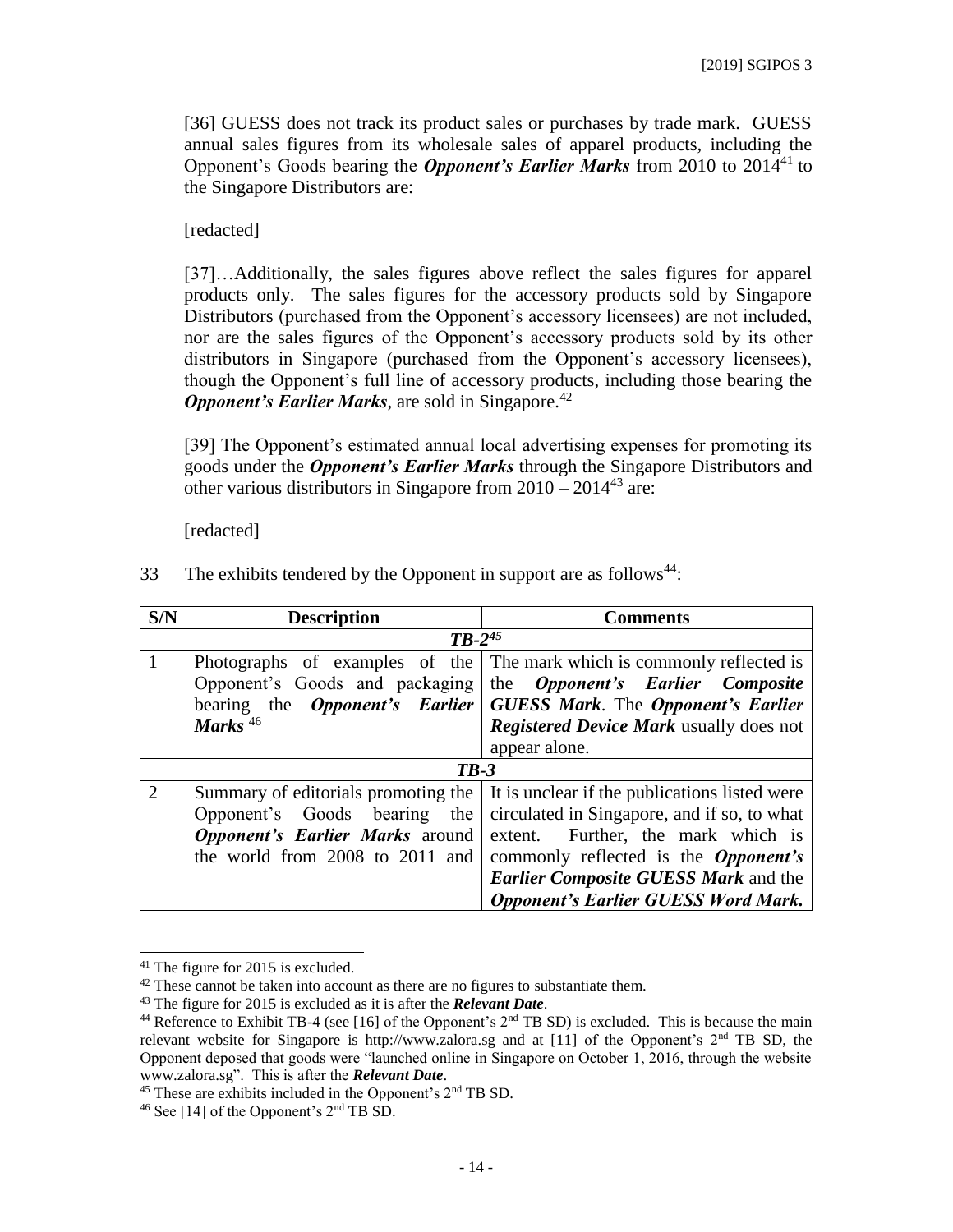|   | sample copies of these editorials as<br>well as those from 2012 to $2014^{47}$ <sup>48</sup>                                                                                                                                                                                                        |                                                                                                                                                                                                                                                                                                                                         |
|---|-----------------------------------------------------------------------------------------------------------------------------------------------------------------------------------------------------------------------------------------------------------------------------------------------------|-----------------------------------------------------------------------------------------------------------------------------------------------------------------------------------------------------------------------------------------------------------------------------------------------------------------------------------------|
|   | <b>TB-10</b>                                                                                                                                                                                                                                                                                        |                                                                                                                                                                                                                                                                                                                                         |
| 3 | Sample copies of the Opponent's<br>product catalogues for the period<br>1992 – 2014 <sup>49</sup> showing use of the<br>were circulated in Singapore. <sup>50</sup>                                                                                                                                 | The catalogues are international in nature<br>and the extent to which they were<br>circulated in Singapore is unclear.<br><b>Opponent's Earlier Marks</b> which Importantly, the marks which are more<br>commonly reflected are the <i>Opponent's</i><br>Earlier Composite GUESS Mark and<br><b>Opponent's Earlier GUESS Word Mark.</b> |
|   | <b>TB-11</b>                                                                                                                                                                                                                                                                                        |                                                                                                                                                                                                                                                                                                                                         |
| 5 | invoices issued by the Opponent's<br>subsidiary [redacted] in relation to the   <i>Composite GUESS Mark</i> .<br>sale of the Opponent's apparel<br>products bearing the <i>Opponent's</i><br><b>Earlier Marks</b> to the Singapore<br>Distributors <sup>51</sup> from 2010 – 2014. <sup>52 53</sup> | Sample copies of random sales The main mark which appears on the<br>invoices is the <b>Opponent's Earlier</b>                                                                                                                                                                                                                           |

34 Apart from the issue of segregating the figures which arose from sales in the local market, crucially, it is observed that the more commonly reflected marks in the evidence are the *Opponent's Earlier Composite GUESS Mark* and the *Opponent's Earlier GUESS Word Mark.* On the other hand, while there are a handful of references to the *Opponent's Earlier Registered Device Mark*, they *hardly* appear on their own.

35 The Opponent also tendered evidence made by its *Singapore Distributors* ([5] – [8] of the Opponent's 1<sup>st</sup> DB SD):<sup>54</sup>

[5] The Singapore Distributors have been using and promoting the *Opponent's Earlier Marks<sup>55</sup>* in respect of a variety of the Opponent's products, including clothes, watches, handbags, footwear…in Singapore since 1 May 1991.

l

<sup>47</sup> Those dated after the *Relevant Date* are excluded.

 $48$  See [15] of the Opponent's  $2<sup>nd</sup>$  TB SD.

<sup>49</sup> Those dated after the *Relevant Date* are excluded.

<sup>50</sup> See [35] of the Opponent's 2nd TB SD.

<sup>&</sup>lt;sup>51</sup> The issue remains that these products may not reach the final consumer (see below).

<sup>52</sup> The year 2014 is included as the *Relevant Date* falls in November. Those dated after the *Relevant Date* are excluded.

<sup>53</sup> See [38] of the Opponent's 2nd TB SD.

<sup>&</sup>lt;sup>54</sup> Although the Opponent referred to [5] - [10] of the Opponent's 1<sup>st</sup> DB SD at [58] OWS, [9] and [10] simply refer to exhibits DB-2 and DB-3 of the Opponent's 1<sup>st</sup> DB SD while [7] simply refers to DB-1. They are thus not replicated here.

 $55$  See [4] of the Opponent's 1<sup>st</sup> DB SD.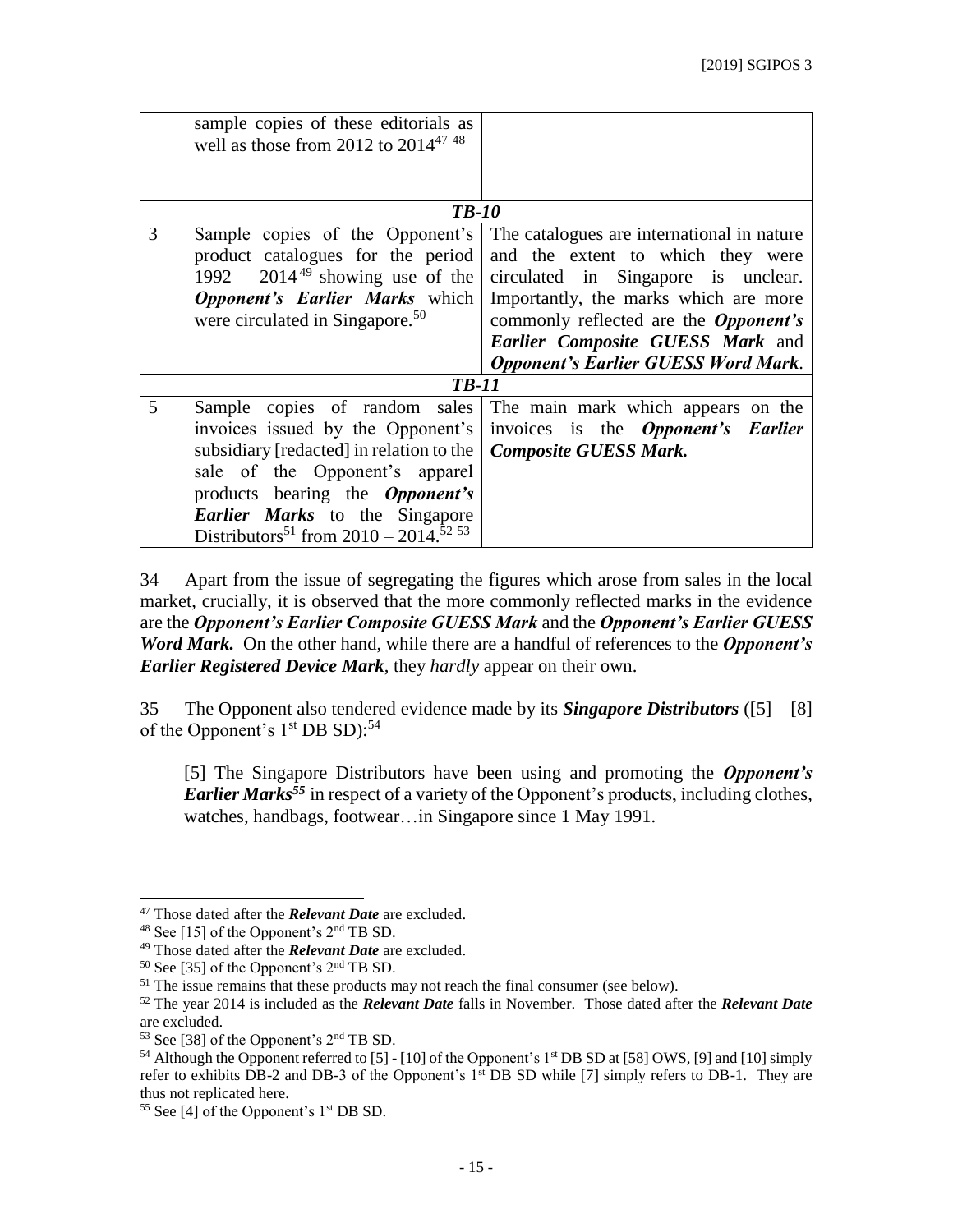[6] The Opponent's Goods<sup>56</sup> bearing the **Opponent's Earlier Marks** are readily available to the general public at large in Singapore…the Singapore Distributors now have 8 stores that offer and distribute the Opponent's product, including the Opponent's Goods bearing the *Opponent's Earlier Marks*, in prime shopping megamalls with dense human traffic in Singapore. Their locations are Ngee Ann City, Paragon, ION Orchard, Marina Bay Sands, Vivo City, Bugis Junction and Takashimaya…

[8] The Singapore Distributors have also expended significant efforts in advertising and promoting the Opponent's Goods under the *Opponent's Earlier Marks*, on behalf of the Opponent, through a variety of means and media including, but not limited to, print advertisements, editorials, billboard installations, fashion shows, online advertisements, social media etc in Singapore.

| S/N           | <b>Description</b>                   | <b>Comments</b>                                                                               |  |
|---------------|--------------------------------------|-----------------------------------------------------------------------------------------------|--|
|               | $DB-1^{57}$                          |                                                                                               |  |
| 1             |                                      | List of Singapore Distributor's retail   List of stores in prime malls <sup>59</sup> with the |  |
|               | stores in Singapore. <sup>58</sup>   | opening period spanning $1993 - 2012$ .                                                       |  |
|               | $DB-2^{\overline{60}}$               |                                                                                               |  |
| $\mathcal{D}$ | Sample copies of advertising         | Again the marks which are commonly                                                            |  |
|               |                                      | invoices and corresponding print reflected are the <i>Opponent's Earlier</i>                  |  |
|               | advertisements,                      | editorials,   Composite GUESS Mark and the                                                    |  |
|               |                                      | photographs of billboard   Opponent's Earlier GUESS Word Mark.                                |  |
|               | installations etc . <sup>61 62</sup> |                                                                                               |  |
|               | $DB-3$                               |                                                                                               |  |
| 3             | Straits Time article entitled Guess  | Again the marks which are reflected are                                                       |  |
|               | what? FJ Benjamin stays upbeat       | the <i>Opponent's</i> Earlier Composite                                                       |  |
|               |                                      | amid global retail slump dated $6 \mid GUESS$ Mark and the Opponent's                         |  |
|               | May 2008. <sup>63</sup>              | <b>Earlier GUESS Word Mark.</b>                                                               |  |

36 The following exhibits are tendered in support:

37 One issue with the wholesale sales figures from the Opponent to the Singapore Distributors is that not all of the products may reach the ultimate consumer. Nonetheless, I am prepared to accept them as an approximate of the sales generated from the Singapore market.

<sup>56</sup> See [5] of the Opponent's 1st DB SD.

 $57$  These are exhibits included in of the Opponent's  $1<sup>st</sup>$  DB SD.

 $58$  See [7] of the Opponent's  $1<sup>st</sup>$  DB SD.

<sup>&</sup>lt;sup>59</sup> See [6] of the Opponent's  $1<sup>st</sup>$  DB SD.

<sup>60</sup> Those which are dated after the *Relevant Date* are disregarded.

<sup>61</sup> Those which are dated after the *Relevant Date* are disregarded.

 $62$  See [9] of the Opponent's  $1<sup>st</sup>$  DB SD.

 $63$  See [10] of the Opponent's 1<sup>st</sup> DB SD.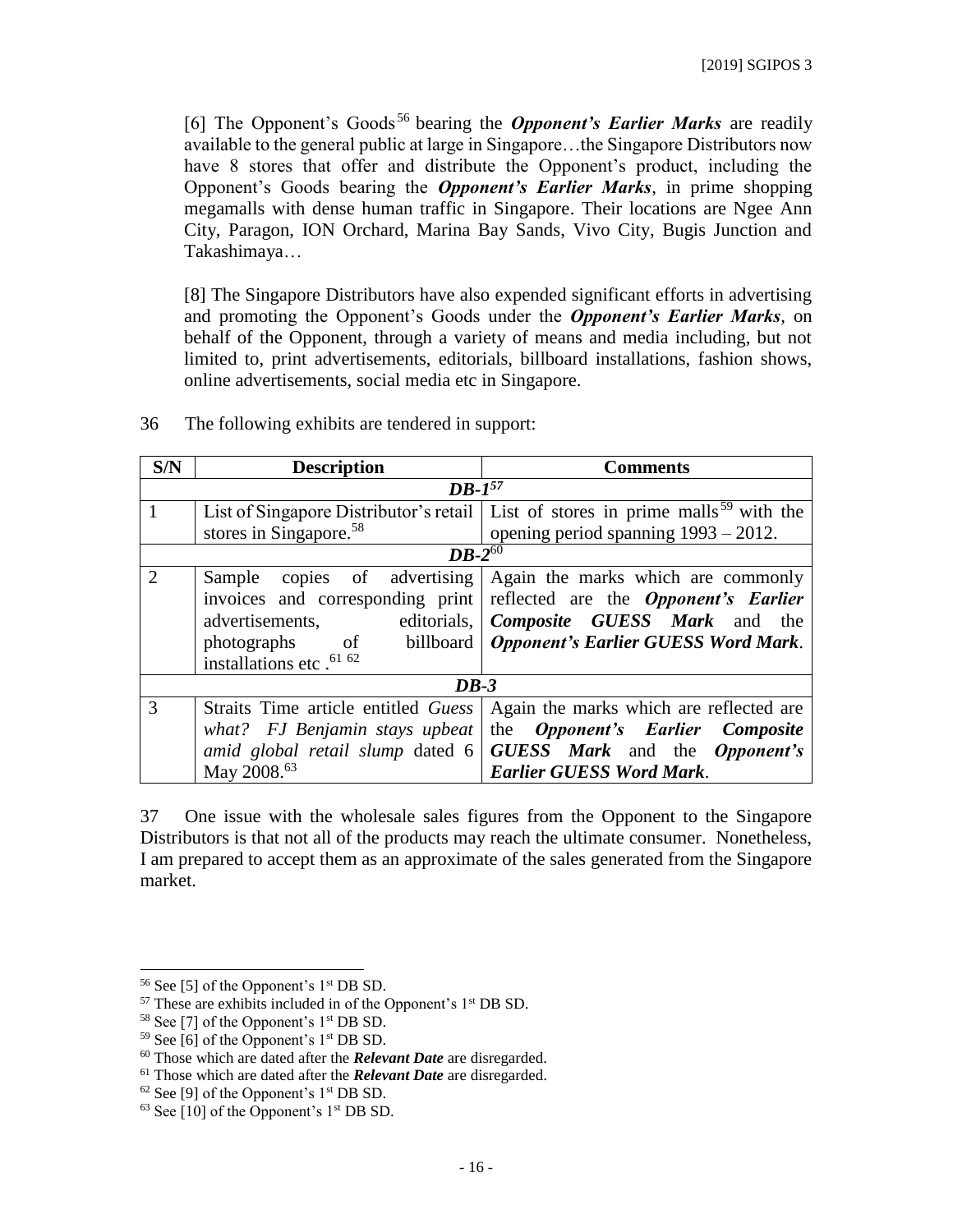38 Importantly, it is observed that the more commonly reflected marks in the evidence above are, once again, the *Opponent's Earlier Composite GUESS Mark* and the *Opponent's Earlier GUESS Word Mark* (above).

39 Returning to the issue of distinctiveness, in light of the above, the evidence does nothing to advance the Opponent's argument that the *Opponent's Earlier Registered Device Mark* has acquired any distinctiveness. When viewed on its own, any distinctiveness emanates from the *Opponent's Earlier Registered Device Mark* as a whole, that is, the inverted triangular device together with the question mark device. I am of the view that the *Opponent's Earlier Registered Device Mark* is at the low end of the spectrum of distinctiveness as "the device component is more likely to be perceived as a *decorative*  element rather than as an element indicating commercial origin" ([40] *Hai Tong* below). This is borne out by the evidence in that when the *Opponent's Earlier Registered Device Mark* does appear, it *hardly* appears on its own.

40 For completeness, the Application Mark is distinctive as a whole, with the peculiar triangle device as well as the word "Hater" in a specific font right in the middle of the inverted triangle.

### *Visual Similarity*

- *Application Mark Opponent's Earlier Registered Marks Opponent's Earlier Registered Device Mark Opponent's Earlier Registered GUESS Mark* CIIEZ
- 41 For ease of comparison only, the marks are:

42 The Opponent argued at [25] OWS:

[25] The Application Mark is a composite mark consisting of an inverted triangle device…and the word "Hater". It is useful to refer to the principles in relation to the visual similarity of composite marks set out by the Court of Appeal in [62] of *Hai Tong Co (Pte) Ltd v Ventree Singapore Pte Ltd* [\[2013\] 2 SLR 941](javascript:showSSPPopUp() ("*Hai Tong*")… …

[40(c)] The overall impression conveyed to the public by a composite trade mark may, in certain circumstances, be dominated by one or more of its components.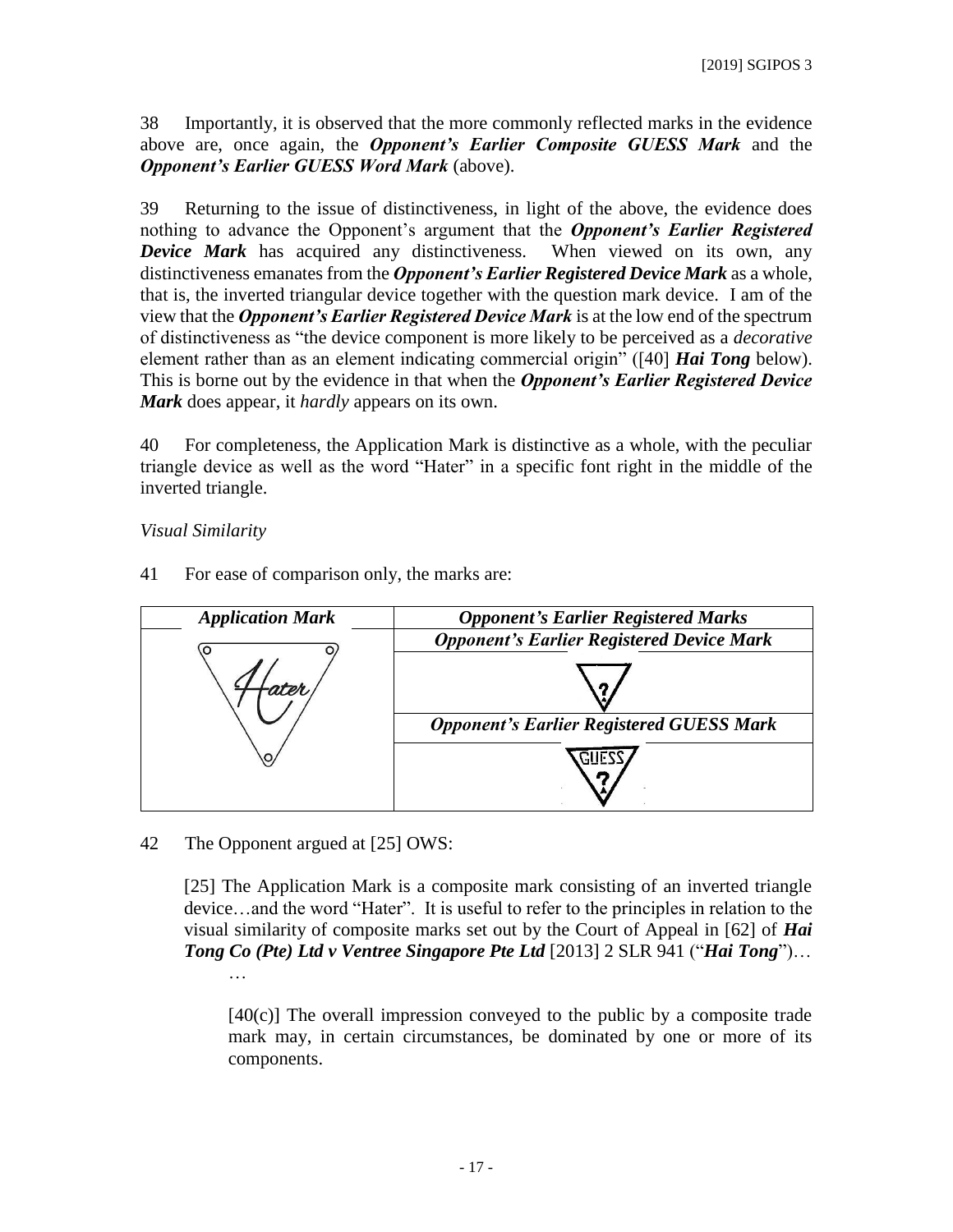[40(d)] The textual component of a composite mark or sign *could* (but will not necessarily or always) be the dominant component of the mark or sign. Some instances where this might be the case include where:

- (i) The two marks or signs in question each contain **a similar device**. The overall resemblance between them may then be diminished if they bear words which are entirely different from each other.
- (ii) **The textual component is large, and is in a prominent location** in relation to the other components or stands out from the background of the mark or sign.
- (iii) The textual component is *in itself* already widely known.
- (iv) The composite mark or sign is applied to goods or services marketed or sold primarily through *online* trade channels.

[40(e)] The device component has been found to be an equally significant, if not the dominant, component of a composite mark or sign where:

- (i) the device is significant and large;
- (ii) the accompanying word(s) are devoid of any distinctive character, or are purely descriptive of the device component; or
- (iii) the device component is of a complicated nature.

 $[40(f)]$  But usually not where:

- (i) the device is simple and will not evoke any particular concept for the average consumer;
- (ii) the device component does not attract the attention of the average consumer of the goods in question because such a consumer is regularly confronted with similar images in relation to those goods; or
- (iii) the device component is more likely to be perceived as a **decorative** element rather than as an element indicating commercial origin.

[26] As mentioned above, the Application Mark contains an inverted triangle device…Although the Application Mark also contains additional features, namely, the word "Hater", this feature does not serve to adequately distinguish the

Application Mark from the Opponent's "  $\sqrt{\gamma'}$  " mark for the following reasons:-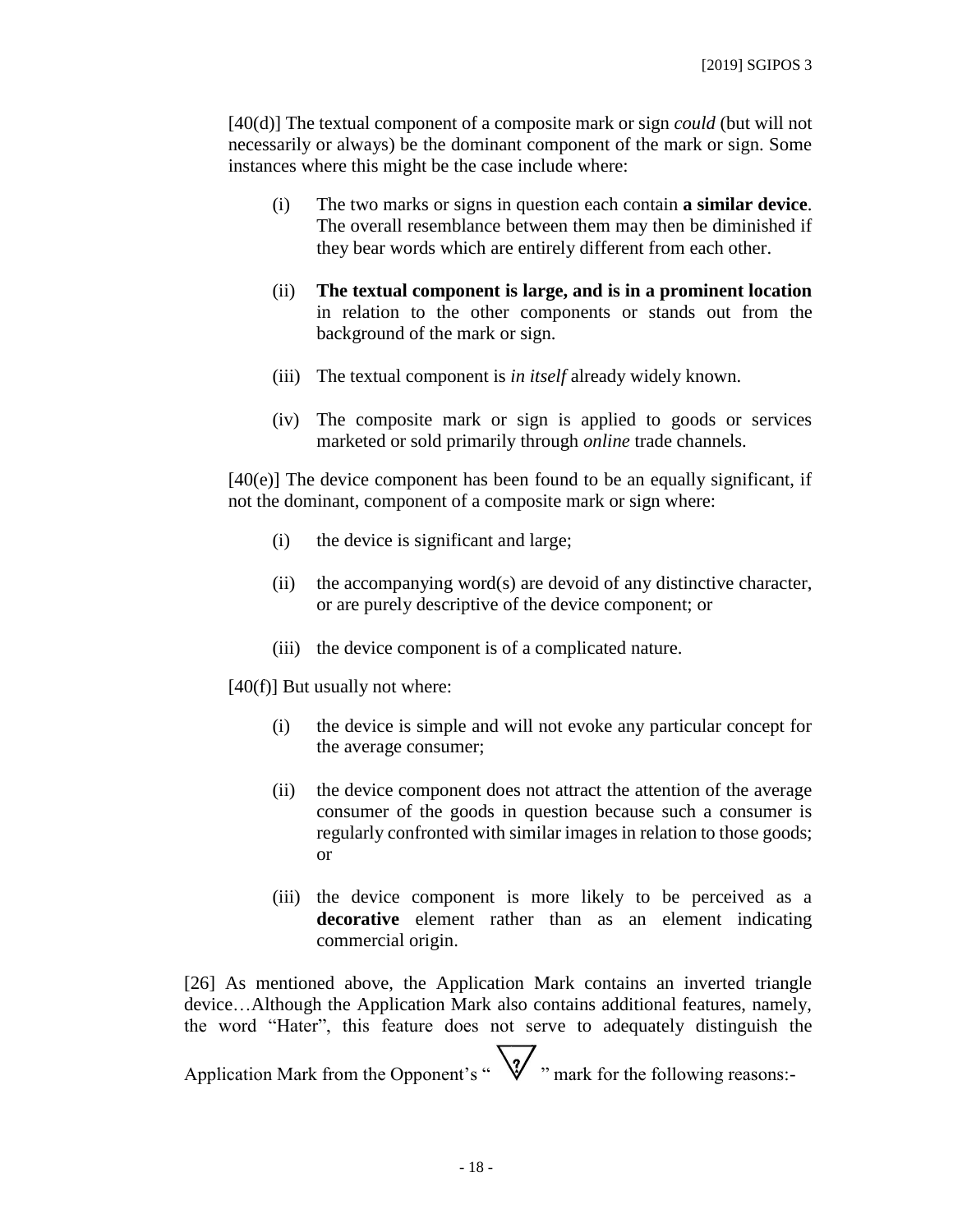- (a) The dominant and distinctive feature of the Application Mark is the inverted triangle device…[which] does not convey any descriptive meaning and has no notional or allusive quality insofar as the Applicant's goods and services are concerned having regard to the meaning of the inverted triangle device…
- (b) The word "Hater" only serves to reference the Applicant's goods of hats. The Applicant's evidence shows that the Applicant's use of the word "Hater" is an amalgamation of the word "hat" and the suffix "-er" to designate persons who wear hats.
- (c) The device component in the Application Mark is prominently displayed in comparison to the textual component which lacks clarity.

[27] Similar to the case at hand, in *Converse v Southern Rubber Works* [2015]

SGIPOS 11, the adjudicator, in assessing the visual similarity between "



[34] The star device which is the **centre** of both competing marks is a lot more **prominent** than the words. Visually, the star is the prominent feature in both competing marks due to the relative size of the star device vis-à-vis the words and **the size of the star in relation to the whole mark.** Thus, I find the star device to be a distinctive component (distinctive in the non-technical sense) in that it is an outstanding and memorable feature in both marks.

…

[36] Broadly speaking, visually, both marks contain a star which is a distinctive component within a concentric circular outline and some words. **The placement of the star in the middle of the circular device is the same in both marks**. The sizes of the stars and their placement relative to the other elements such as the words and relative to the circular outline in both marks are the same. The placement of the words and the star device within the concentric circular outline is the same except that the Opponents' mark contains the additional words, "Chuck Taylor" across the star device in the Opponents' mark.

[37] In my view, visually, both marks bear some similarity in that both competing marks consist of **a prominent star device in the centre** within a concentric circular outline; and that both competing marks contain words that are placed in the same places within the concentric circular outline and relative to the prominent star device. **On the prominent feature, the star device itself**, there is also similarity in the two competing marks notwithstanding slight differences in the star device in that the Application Mark contains a two-tone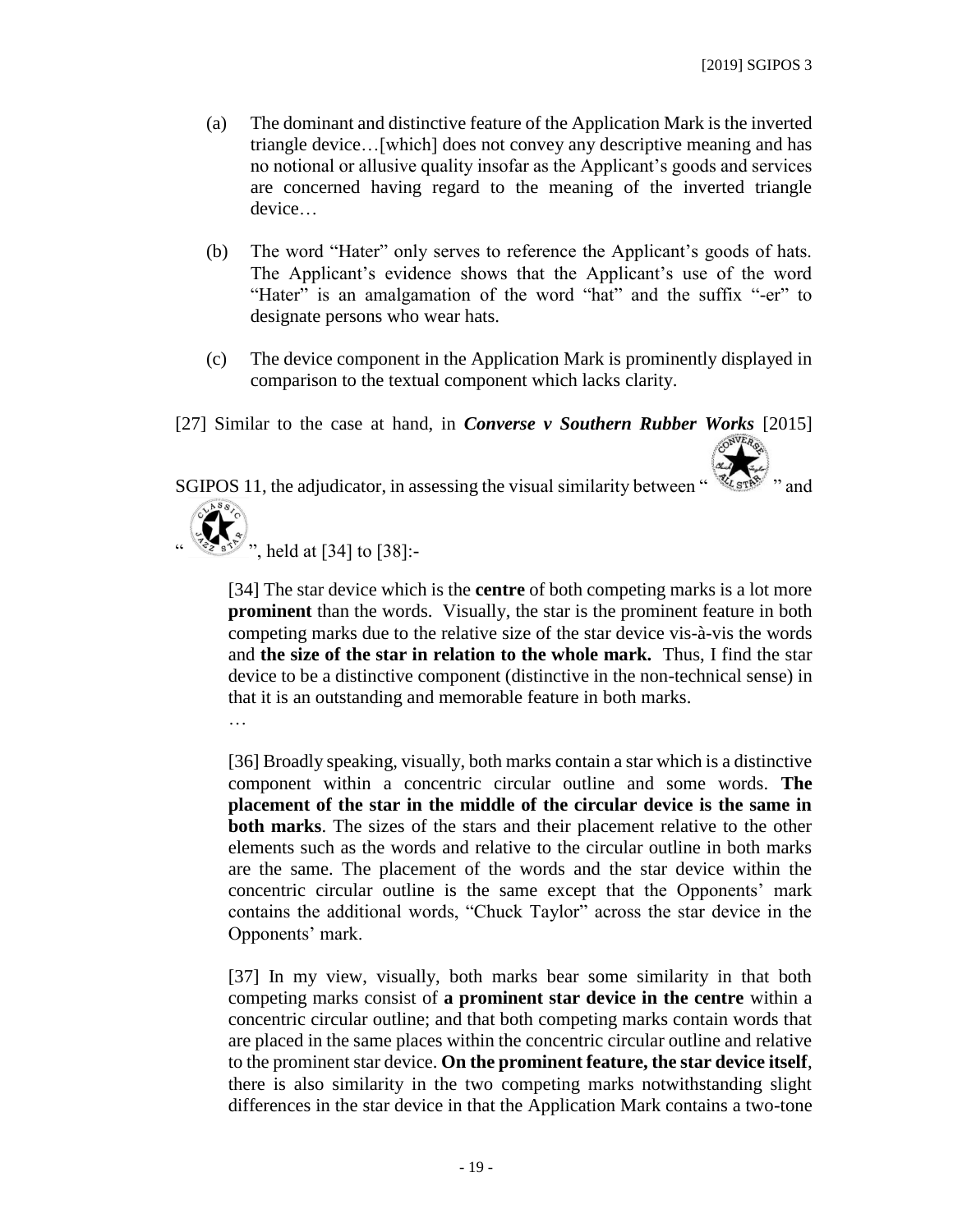star.

[38] On the whole, given that **the star device is distinctive** (distinctive in the non- technical sense) in both marks and given that there is similarity between the star devices within similar circular outlines, and the words in both marks are placed in the same locations in the two marks, I conclude that the two marks are visually similar.

[28] It is therefore submitted that the Application Mark is visually similar to the

$$
\text{Opponent's ``\sqrt{\smash[b]{\boldsymbol{\mathcal{V}}}}\; \cdot \; \text{mark}^{\text{64}}.
$$

[29] The Application Mark and the Opponent's "  $\sqrt{\gamma}$ " mark are conceptually similar as both utilise an inverted triangle device…



[30] With regards to visual similarity, we repeat our submissions in paragraphs [25] to 28 above.

[31] With regards to conceptual similarity, we repeat our submission in paragraph 29 above.

[Emphasis in bold mine]

 $\overline{a}$ 

43 It is not in dispute that the principles in *Hai Tong* are applicable. The issue is *how* the principles are applied to the instant case. Applying the principles in *Hai Tong*, "[t]he textual component of [the Application Mark is]…the dominant component of the mark…[as]…[t]he textual component is large, and is in a prominent location in relation to the other components or stands out from the background of the mark or sign" and "the device component is more likely to be perceived as a decorative element rather than as an element indicating commercial origin" ([40(d) and (f)] *Hai Tong,* above).

44 In this regard, I disagree that "[t]he dominant and distinctive feature of the Application Mark is the inverted triangle device" and I simply fail to see how "[t]he device component in the Application Mark is prominently displayed in comparison to the textual component which lacks clarity" ([26(a) and (c)] OWS, above).

45 Further, I also disagree that [t]he word "Hater" only serves to reference the Applicant's goods of hats" ( $[26(c)]$  OWS above). The dictionary meaning of "hater" is "a

<sup>&</sup>lt;sup>64</sup> With regards to the *Opponent's Earlier Registered GUESS Mark*, the Opponent refers to its submissions at  $[25] - [29]$  OWS above (see [30] and [31] OWS).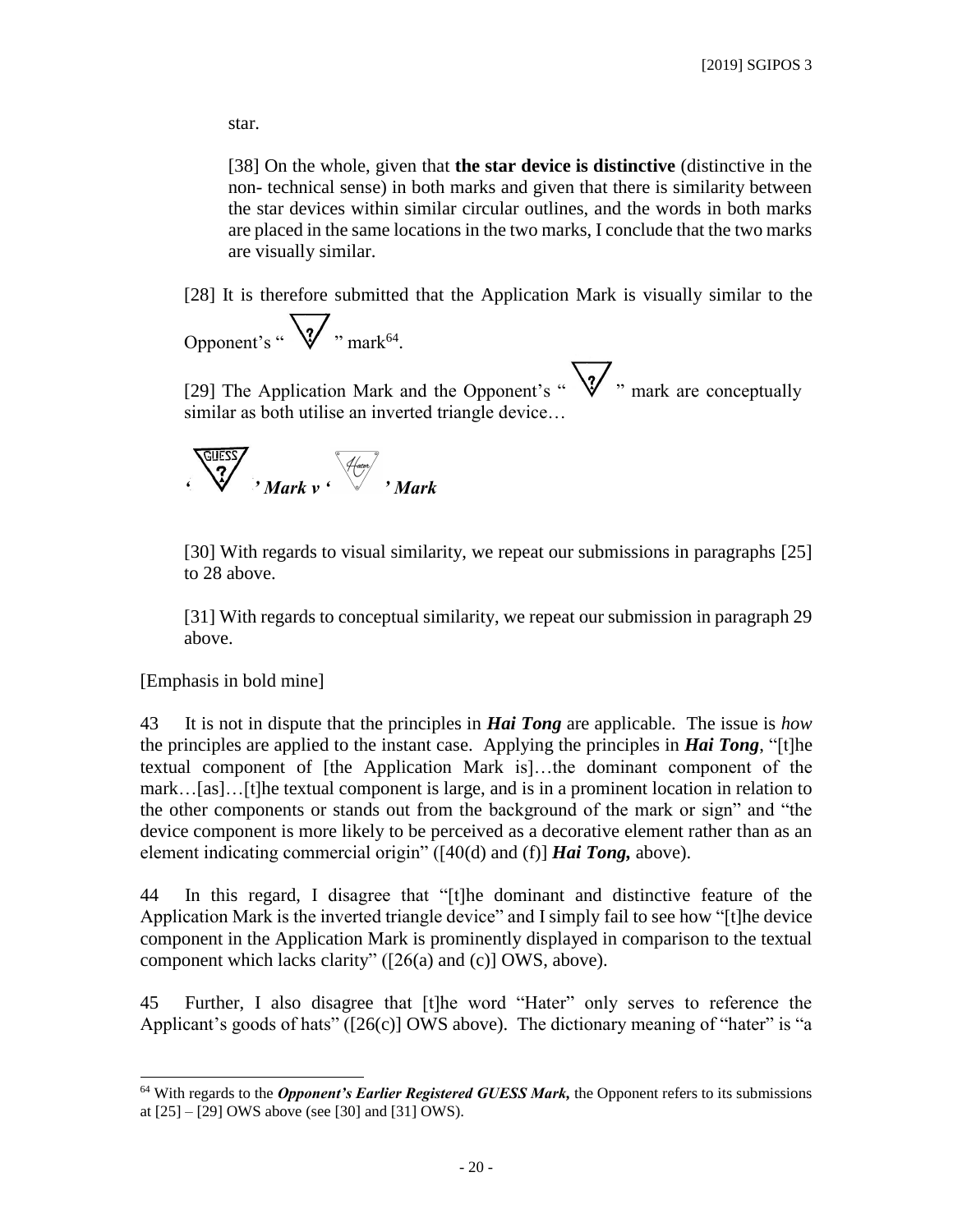person who has intense dislike for another person".<sup>65</sup> Thus, the most that can be said is that it is a play of words which may be allusive of hats, since "hatter" (spelt with 2 "t"s), refers to "a maker or seller of hats".<sup>66</sup> Given the centrality and prominence of the placement of "hater", if there is one component which dominates, it would be the word "hater", rather that the inverted triangle device.

46 The Opponent relied on *Converse v Southern Rubber Works* [2015] SGIPOS 11 ("*Converse*") to support its contention that the marks are visually similar ([28] OWS above). On the contrary, I am of the view that *Converse* supports my conclusion that the marks are visually more dissimilar than similar.

47 The IP adjudicator found visual similarity on the basis of the *prominence and centrality of the positioning* of the star device:

(i) "The star device which is the *centre* of both competing marks is a lot more *prominent* than the words…" ([34] *Converse,* above).

(ii) "…The *placement* of the star in the *middle* of the circular device is the same in both marks…" ([36] *Converse,* above).

(iii) "…visually, both marks bear some similarity in that both competing marks consist of **a** *prominent star device in the centre* within a concentric circular outline…" ([37] *Converse,* above).

48 Similarly, in the instant case, my basis for finding visual dissimilarity between the Application Mark and the *Opponent's Earlier Registered Marks* is:

- (i) in relation to the *Opponent's Earlier Registered Device Mark*, the prominence and centrality of the textual component of the Application Mark which is clearly missing in the *Opponent's Earlier Registered Device Mark*.
- (ii) in relation to the *Opponent's Earlier Registered GUESS Mark,* the prominence and centrality of the positioning of the differing textual components in the marks.

### *Conclusion*

49 In conclusion, I agree with the Applicant that, taken as wholes, the marks are visually more dissimilar than similar.

### *Aural Similarity*

50 With regard to aural similarity, the Court of Appeal in *Staywell* stated at [31] and [32] that there are two approaches. One approach is to consider the dominant component

<sup>65</sup> Dictionary.com.

<sup>&</sup>lt;sup>66</sup> The goods sought to be registered for the Application Mark includes "hats" (see above).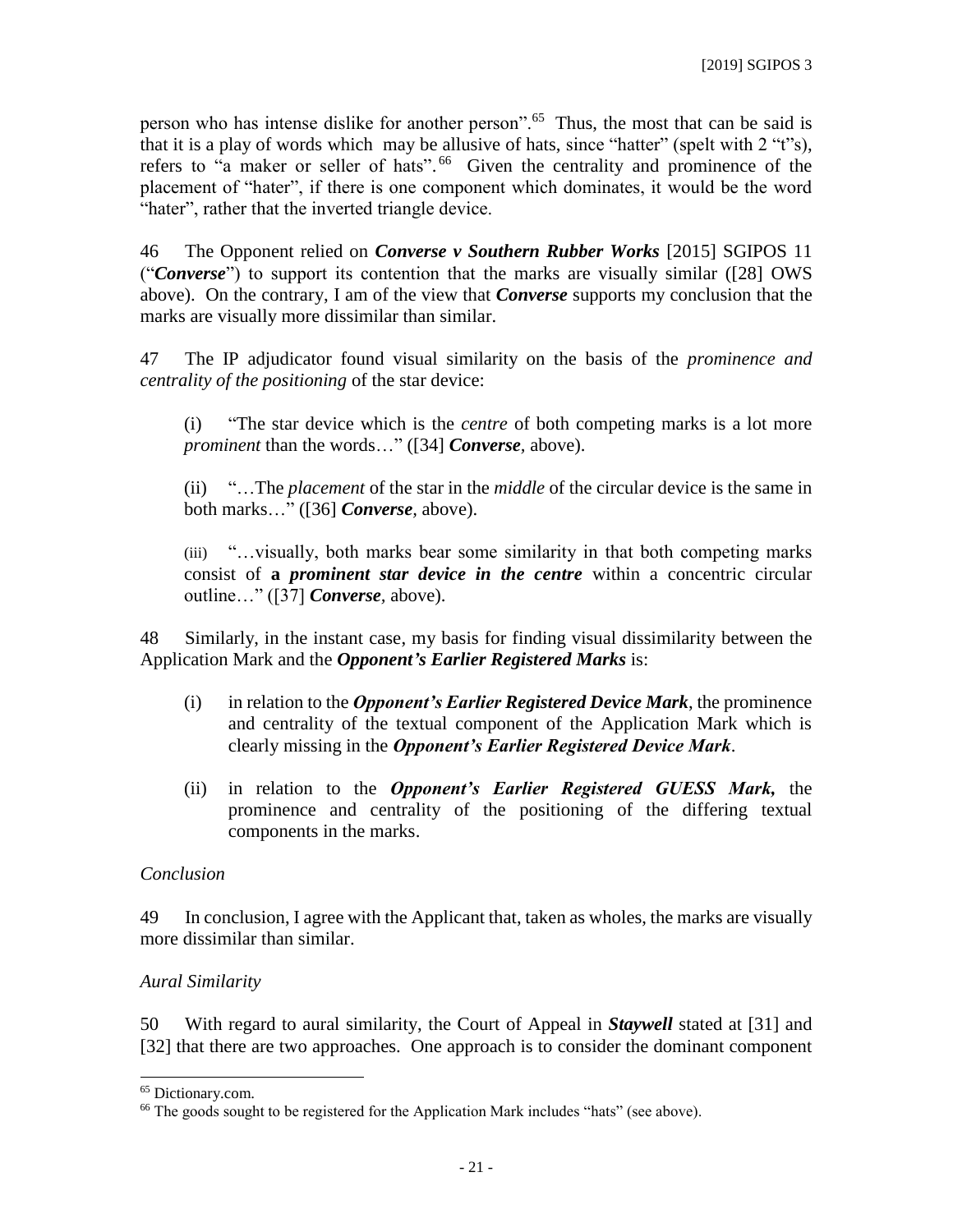of the mark ("Dominant Component Approach") and the other is to undertake a quantitative assessment as to whether the competing marks have more syllables in common than not ("Quantitative Assessment Approach").

51 In relation to the *Opponent's Earlier Registered Device Mark* there is no aural component to speak of. On the other hand, the *Opponent's Earlier Registered GUESS Mark* would be known as a "GUESS" mark, while the Application Mark will be known as the "HATER" mark.

### *Conclusion*

52 In light of the above, the Application Mark is aurally dissimilar in comparison to the *Opponent's Earlier Registered GUESS Mark*.

#### *Conceptual Similarity*

53 The Court of Appeal in *Staywell* expounded at [35] as follows:

[35] ...Unlike the aural analysis, which involves the utterance of the syllables without exploring the composite meaning embodied by the words, the conceptual analysis seeks to uncover the ideas that lie behind and inform the understanding of the mark as a whole…*Greater care* is therefore needed in considering what the conceptually dominant component of a composite mark is, because the idea connoted by each component might be very different from the sum of its parts…

#### [Emphasis in italics mine]

54 As indicated above, any distinctiveness with regard to the *Opponent's Earlier Registered Device Mark* emanates from the mark as a whole, that is, the inverted triangular device together with the question mark device. On the other hand, when viewed as a whole, the *Opponent's Earlier Registered GUESS Mark* is distinctive, in particular, having regard to the word "GUESS" prominently and centrally placed right in the middle of the mark.

55 To complete the analysis, the distinctiveness of the Application Mark resides in the mark as a whole, that is, with the peculiar inverted triangle design and a possible play on the word "hater" prominently placed right in the middle of the inverted triangle device in a specific font.

56 Taking all of the above into consideration, I am of the view that the Application Mark is conceptually more dissimilar than similar to the *Opponent's Registered Earlier Marks* respectively.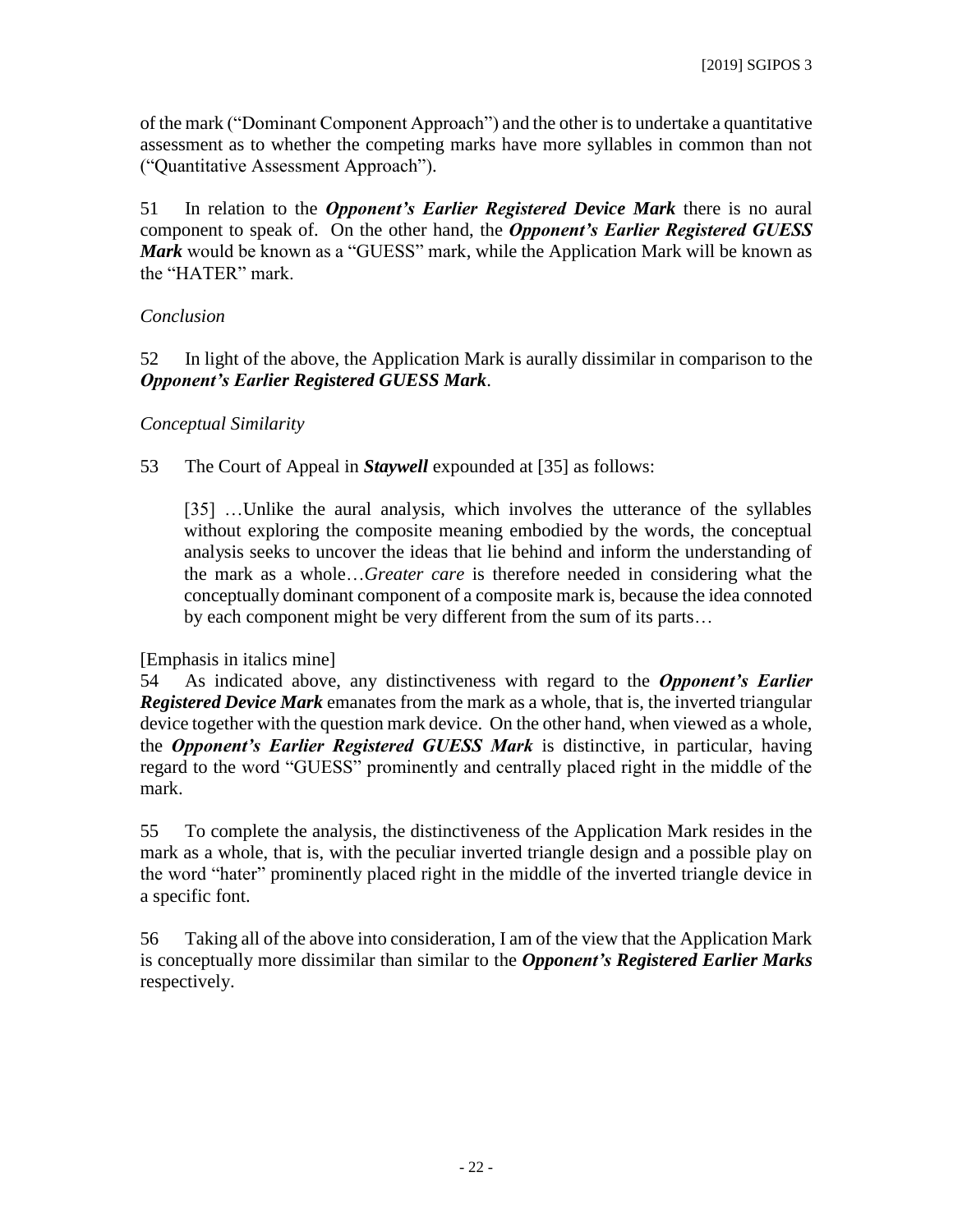### *Conclusion on the similarity of marks*

- 57 It is to be recalled that:
	- (i) The court must ultimately conclude whether the marks, when observed in their totality, are similar rather than dissimilar. In this regard, trade-offs can occur between the three aspects of similarity.
	- (ii) The average consumer:
		- (a) has an "imperfect recollection" and there is a need to consider the general impression that will likely be left by the dominant features of the marks.
		- (b) is one who would exercise some care and a measure of good sense in making his or her purchases, not that of an unthinking person in a hurry.

58 I have concluded that the Application Mark is visually and conceptually more dissimilar than similar to the *Opponent's Earlier Registered Device Mark*. 67 In the same vein, the Application Mark is visually, aurally and conceptually more dissimilar than similar to the *Opponent's Earlier Registered GUESS Mark*.

59 Having regard to the 3-step test, my conclusion above ends the inquiry with regard to the objection under Section 8(2)(b).

*Conclusion on Section 8(2)(b)*

60 The ground of opposition under Section 8(2)(b) therefore fails.

### **Ground of Opposition under Section 8(4)(b)(i)**

61 Section 8(4) of the Act reads:

 $\overline{a}$ 

8(4) Subject to subsection (5), where an application for registration of a trade mark is made on or after 1st July 2004, if the whole or an essential part of the trade mark is identical with or similar to an earlier trade mark, the later trade mark shall not be registered if —

(a) the earlier trade mark is well known in Singapore; and

(b) use of the later trade mark in relation to the goods or services for which the later trade mark is sought to be registered —

(i) would indicate a connection between those goods or services and the proprietor of the earlier trade mark, and is likely to damage the interests of the proprietor of the earlier trade mark…

<sup>67</sup> There is no aural concept as a basis for comparison since the *Opponent's Earlier Registered Device Mark* is a device mark.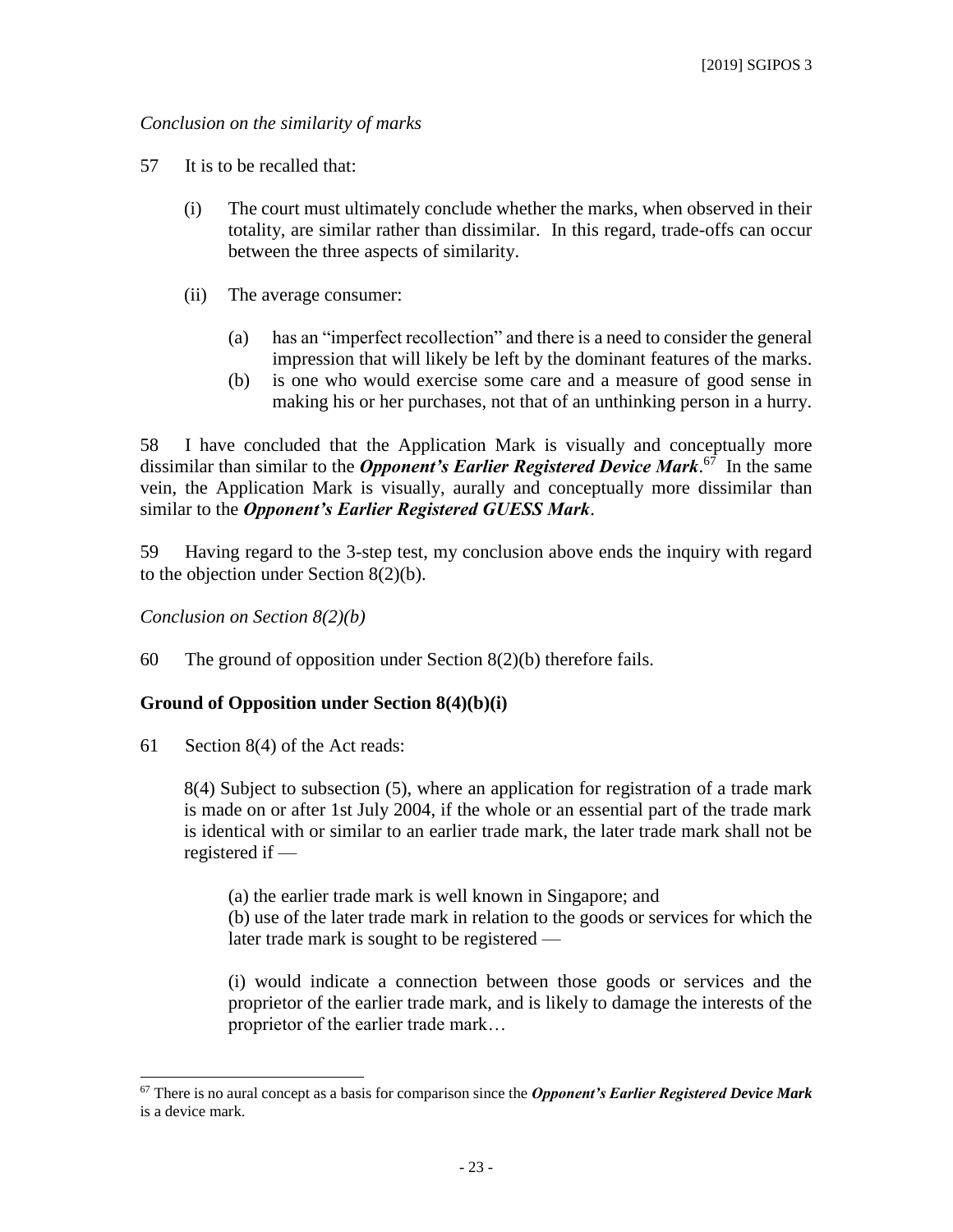### *Decision on Section 8(4)(b)(i)*

#### *Similarity of marks*

62 In relation to this ground, the Opponent relies on the following earlier marks:



63 It would appear that the Opponent is relying on the *Opponent's Earlier Unregistered Mark* as an earlier mark on the basis that it is an *unregistered trade mark that is well known in Singapore.* 69

64 The definition of an earlier mark is provided in section 2 of the Act:

 $2$ —(1) In this Act, unless the context otherwise requires —

"earlier trade mark" means —

(a) a registered trade mark or an international trade mark (Singapore), the application for registration of which was made earlier than the trade mark in question, taking account (where appropriate) of the priorities claimed in respect of the trade marks; or

(b) a trade mark which, at the date of application for registration of the trade mark in question or (where appropriate) of the priority claimed in respect of the application, was a *well known trade mark*,

<sup>68</sup> See [54] OWS.

<sup>&</sup>lt;sup>69</sup> See above.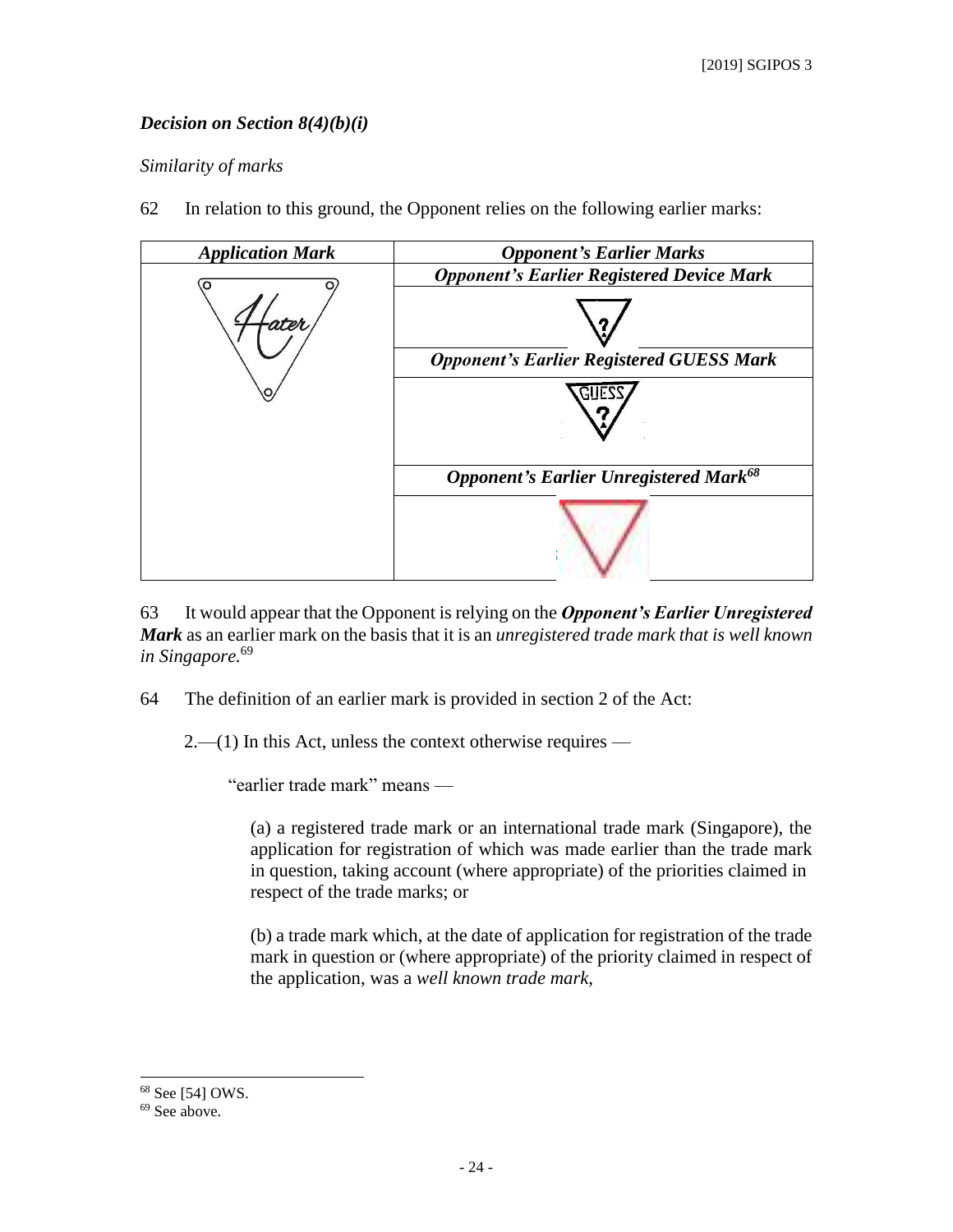and includes a trade mark in respect of which an application for registration has been made and which, if registered, would be an earlier trade mark by virtue of paragraph (a) subject to its being so registered;

"well known trade mark" means —

(a) any registered trade mark that is well known in Singapore; or (b) any *unregistered trade mark that is well known in Singapore* and that belongs to a person who —

(i) is a national of a Convention country; or (ii) is domiciled in, or has a real and effective industrial or commercial establishment in, a Convention country, whether or not that person carries on business, or has any goodwill, in Singapore;

65 Further, Section  $2(7)$ , (8) and (9) of the Act are relevant for the concepts of "well known in Singapore" and "well known in Singapore at large". Section 2(7) of the Act states:

Subject to subsection (8), in deciding, for the purposes of this Act, whether a trade mark is well known in Singapore, it shall be relevant to take into account any matter from which it may be inferred that the trade mark is well known, including such of the following matters as may be relevant:

(a) the degree to which the trade mark is known to or recognised by any relevant sector of the public in Singapore;

(b) the duration, extent and geographical area of –

(i) any use of the trade mark; or

(ii) any promotion of the trade mark, including any advertising of, any publicity given to, or any presentation at any fair or exhibition of, the goods or services to which the trade mark is applied;

(c) any registration or application for the registration of the trade mark in any country or territory in which the trade mark is used or recognised, and the duration of such registration or application;

(d) any successful enforcement of any right in the trade mark in any country or territory, and the extent to which the trade mark was recognised as well known by the competent authorities of that country or territory;

(e) any value associated with the trade mark.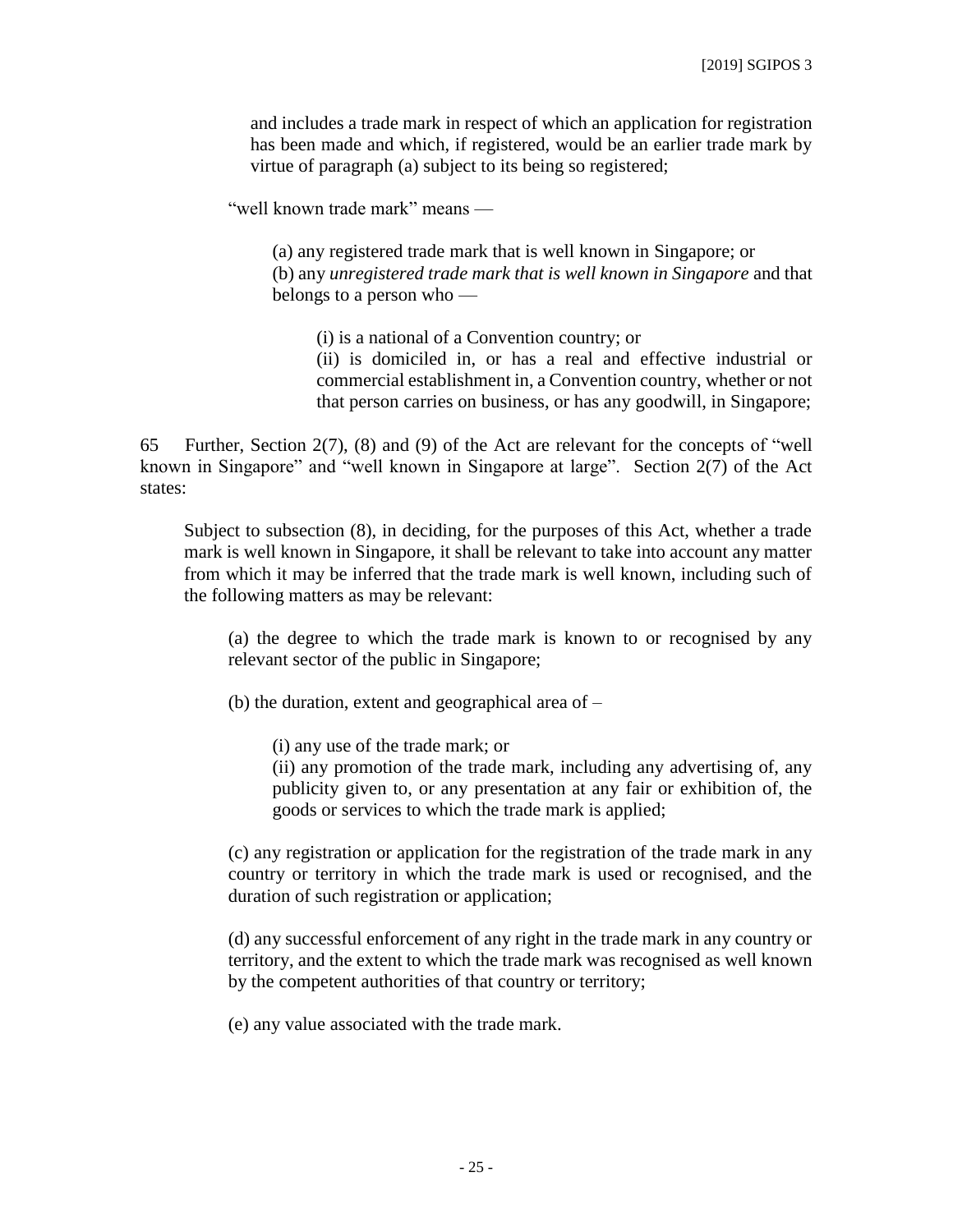Section 2(8) of the Act reads:

Where it is determined that a trade mark is well known to *any relevant sector of the public in Singapore*, the trade mark shall be *deemed* to be well known in Singapore.

Section 2(9) states:

 $\overline{a}$ 

In subsections (7) and (8), "relevant sector of the public in Singapore" includes any of the following:

(a) all actual consumers and potential consumers in Singapore of the goods or services to which the trade mark is applied;

(b) all persons in Singapore involved in the distribution of the goods or services to which the trade mark is applied;

(c) all businesses and companies in Singapore dealing in the goods or services to which the trade mark is applied.

- 66 These provisions have been the subject of further exposition by the Courts:
	- (i) Section  $2(7)(a)$  is arguably the most crucial factor when determining whether a trade mark is well known in Singapore. This because Section 2(8) of the Act *deems* a trade mark to be well known in Singapore where it is determined to be well known to *any* relevant sector of the public in Singapore (see [139] of *Novelty Pte Ltd v Amanresorts Ltd and another* [2009] SGCA 13 ("*Amanresorts*")).
	- (ii) Aside from Section  $2(7)(a)$  of the Act, the court is ordinarily free to disregard any or all of the factors listed in Section  $2(7)$  as the case requires and to take additional factors into consideration (*Amanresorts* at [137]).
	- (iii) In relation to Section 2(8) of the Act, the Court of Appeal in *Ceramiche Caesar SpA v Caesarstone Sdot-Yam Ltd* [2017] 2 SLR 308 clarified that:

[101] …we said in *Amanresorts* that it is "not too difficult" for a trade mark to be regarded as well known in Singapore<sup>70</sup>...

[102] We do not think that this comment in *Amanresorts* was made to lay down a general principle…the context of this comment was the desire to clarify that, in order for a mark to be well known in Singapore, the relevant sector to which a mark must be shown to be well known can be *any* relevant sector of the Singaporean public, and this sector need not be large in size. *Beyond this, it should not be read as suggesting (more generally) that the threshold for a trade mark to be regarded as well known in Singapore is a low one.*

<sup>70</sup> The Court of Appeal in *Amanresorts* commented that it is *not too difficult* for a trade mark to be regarded as "well known in Singapore" since the trade mark in question need only be recognised or known by "*any* relevant sector of the public in Singapore" which could in certain cases be *miniscule* ([229] *Amanresorts*).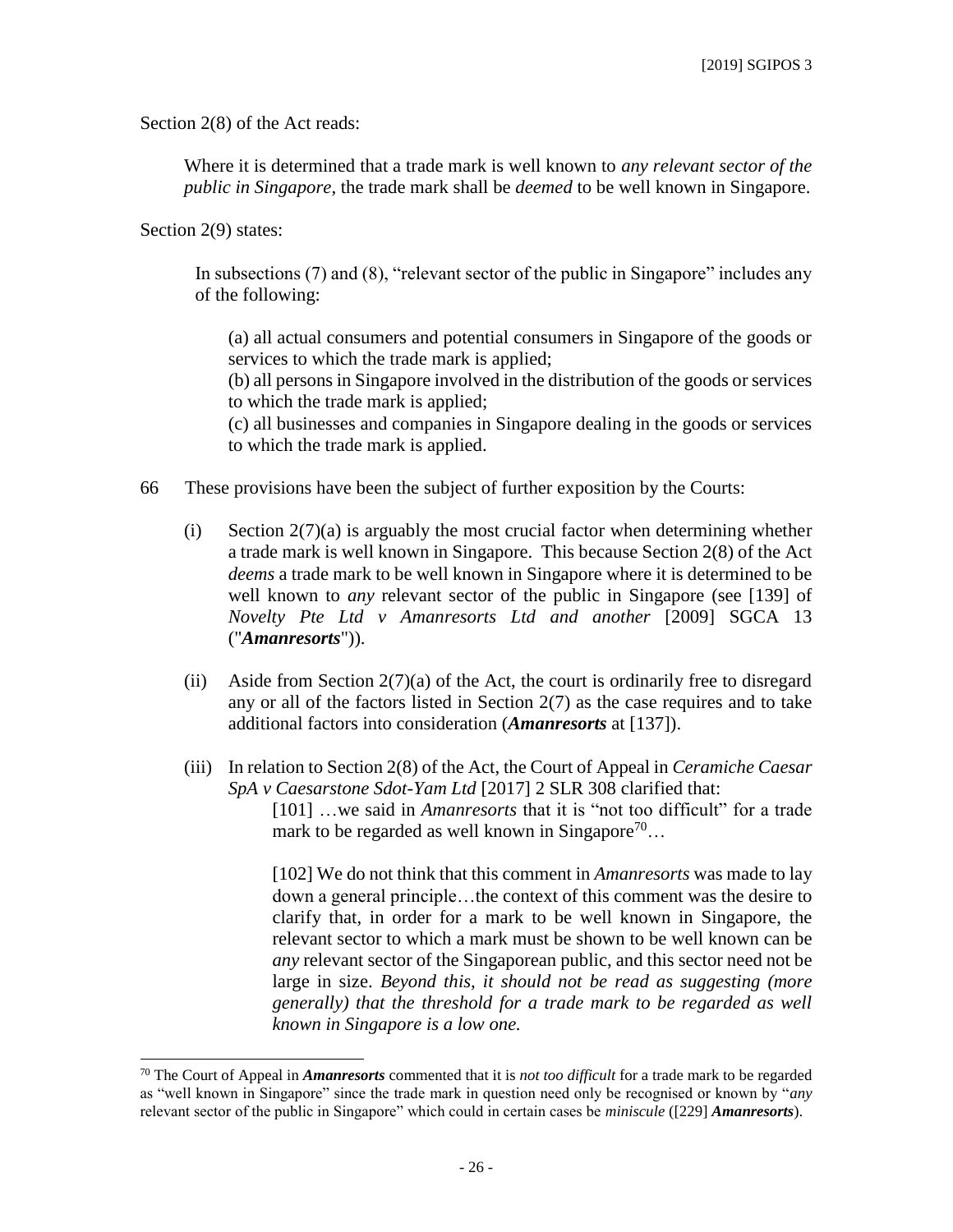[Emphasis in italics mine]

(iv) Last but not least, with regard to the ambit of Section  $2(9)(a)$ , the inquiry is into the specific goods or services to which the Opponent's trade mark has been applied ([152] *Amanresorts*).

67 The Opponent made extensive submissions <sup>71</sup> as to how the *Opponent's Earlier Marks* are "not only well known to the relevant public in Singapore, but also well known to the public at large".<sup>72</sup> I do not propose to analyse them in detail. As indicated above, aside from Section  $2(7)(a)$  of the Act, this Tribunal is free to disregard any or all of the factors listed in Section 2(7) as the case requires and to take additional factors into consideration.<sup>73</sup> The relevant considerations and evidence have been considered above in relation to the issue of acquired distinctiveness.

68 As alluded to above, I am prepared to accept that there is retail activity in Singapore. In fact, on the basis of the evidence,<sup>74</sup> I am prepared to hold that the *Opponent's Earlier Composite GUESS Mark* is well known in Singapore as at the *Relevant Date.*

69 Having regard to the extent of similarity between the *Opponent's Earlier Composite GUESS Mark* and the *Opponent's Earlier Registered GUESS Mark*:

| <b>Opponent's Earlier Composite GUESS</b> | <b>Opponent's Earlier Registered GUESS</b> |
|-------------------------------------------|--------------------------------------------|
| <b>Mark</b>                               | <b>Mark</b>                                |
|                                           |                                            |

I am prepared to conclude that the *Opponent's Earlier Registered GUESS Mark* is well known in Singapore as at the *Relevant Date.*

- 70 For clarity, in light of the above:
	- (i) the *Opponent's Earlier Registered Device Mark* is *not* well known in Singapore; and
	- (ii) the *Opponent's Earlier Unregistered Mark* does *not* qualify as an earlier mark (as it is *not* well known in Singapore as well) and can be disregarded for the purposes of the objection under section  $8(4)$ .<sup>75</sup>

 $71$  See [57] – [68] OWS.

 $72$  See [57] OWS.

<sup>73</sup> *Amanresorts* at [137].

<sup>&</sup>lt;sup>74</sup> See [36] and [39] of the Opponent's 2<sup>nd</sup> TB SD and Exhibits DB-1 to DB-3 of the Opponent's 1<sup>st</sup> DB SD, above.

<sup>&</sup>lt;sup>75</sup> It would thus not qualify as an earlier mark for the purposes of section  $8(2)(b)$  as well, above.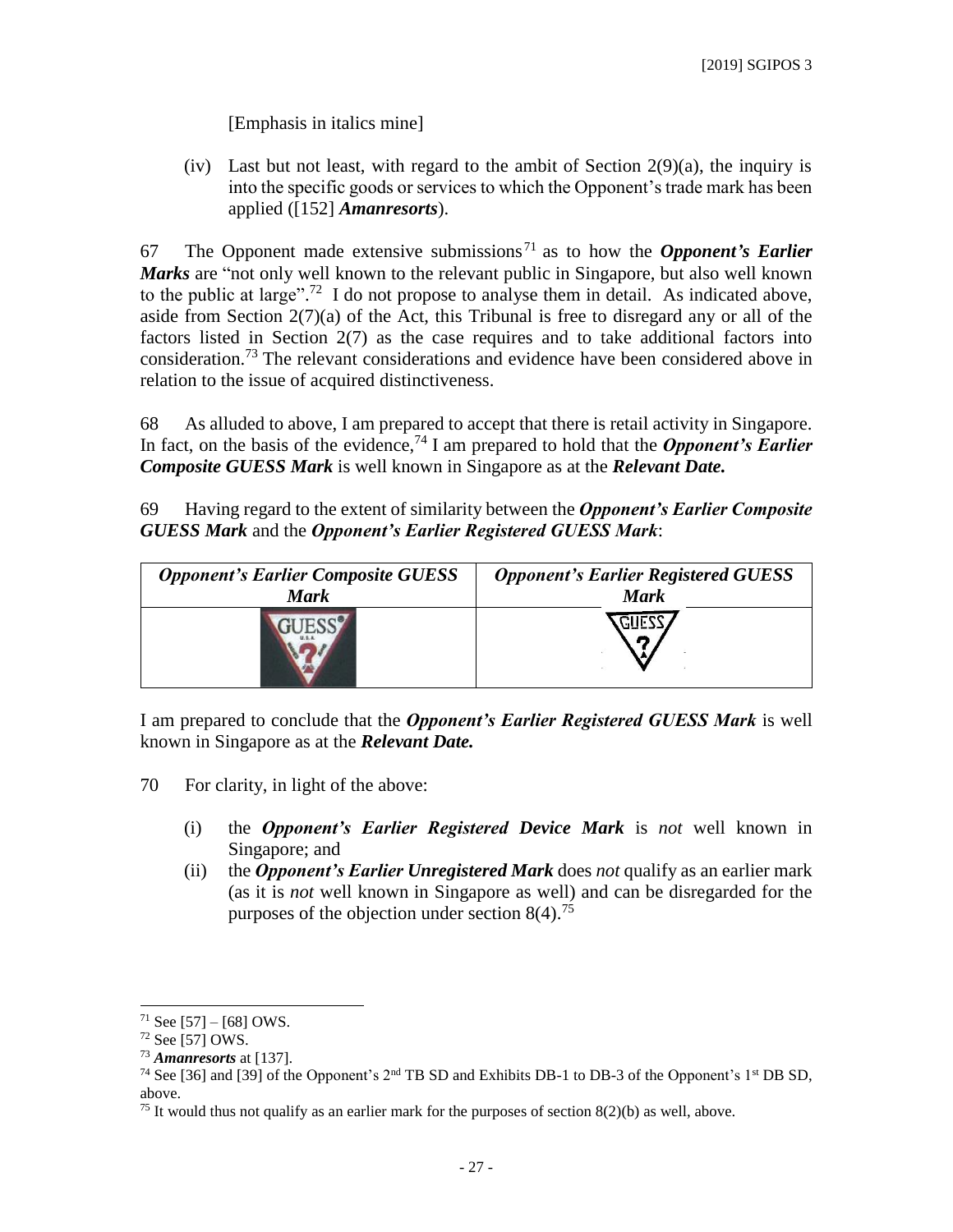### *Similarity of marks*

71 In relation to this ground, it is clear that the first element that must be satisfied is that "the whole or essential part of the trade mark must be identical or similar to an earlier mark".

72 This element is essentially the same as the similar element under Section  $8(2)(b)$ .<sup>76</sup> In this regard, I have already found that the Opponent has not satisfied this element in relation to the *Opponent's Earlier Registered GUESS Mark<sup>77</sup>* under the section 8(2)(b).

*Conclusion on Section 8(4)(b)(i)*

73 In light of the above, there is no need for me to consider the other elements of this objection and the ground of opposition under Section 8(4)(b)(i) fails.

#### **Ground of Opposition under Section 8(4)(b)(ii)**

74 The relevant provisions of the Act read:

8(4) Subject to subsection (5), where *an application for registration of a trade mark*  is made on or after 1st July 2004, if the whole or an essential part of the trade mark is identical with or similar to an earlier trade mark, the later trade mark shall not be registered if —

(b) use of the later trade mark in relation to the goods or services for which the later trade mark is sought to be registered —

(i) if the earlier trade mark is well known to the public at large in Singapore;

(A) would cause dilution in an unfair manner of the distinctive character of the earlier trade mark; or

(B) would take unfair advantage of the distinctive character of the earlier trade mark.

[Emphasis in italics mine]

 $\overline{a}$ 

#### *Decision on Section 8(4)(b)(ii)*

75 The critical question is whether the *Opponent's Earlier Registered GUESS Mark*<sup>78</sup> is well known to the public at large (in Singapore) as at the *Relevant Date*.

<sup>76</sup> See *Sarika Connoisseur Cafe Pte Ltd v Ferrero SpA* [2013] 1 SLR 531 (at [70] and [71]).

<sup>77</sup> Only the *Opponent's Earlier Registered GUESS Mark* is well known in Singapore (above).

<sup>78</sup> Only the *Opponent's Earlier Registered GUESS Mark* is well known in Singapore (above).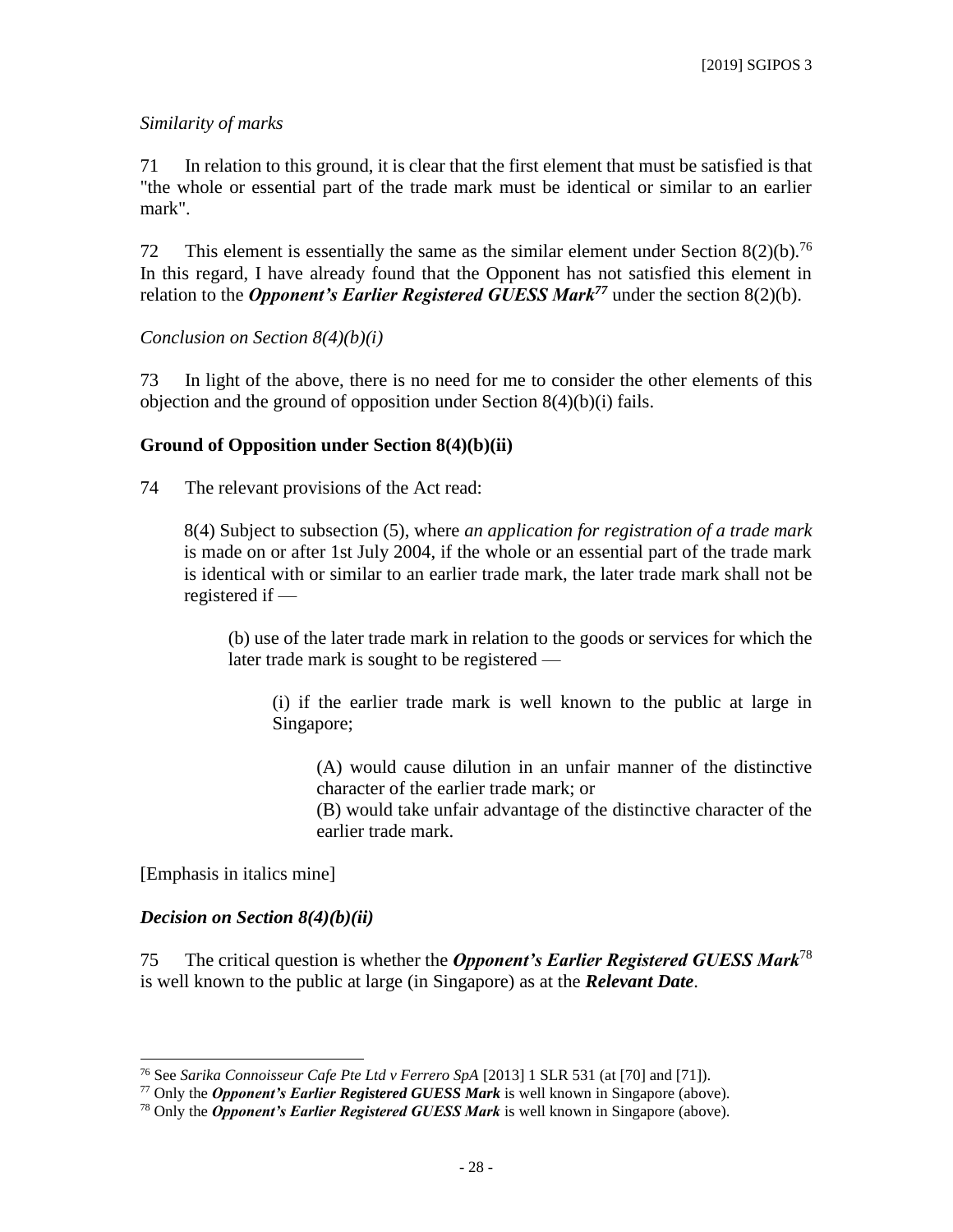#### *Well-known to the public at large*

76 It is clear that the relevant provisions and case law which relate to the limb "well known in Singapore" (above) apply. Further, the following are pertinent:

- (i) The test "well known to the public at large in Singapore" has to mean *more* than just "well known in Singapore". The mark hasto necessarily enjoy a much *higher* degree of recognition. It has to be recognised by *most* sectors of the public though not so far as to all sectors of the public (*City Chain Stores (S) Pte Ltd v Louis Vuitton Malletier* [2010] 1 SLR 382 at [13]).
- (ii) A much more *extensive* level of protection is granted to trade marks which have attained the *coveted* status of being "well known to the public at large in Singapore". These form *a rare and exclusive class*, and are entitled to protection from use of a trade mark<sup>79</sup> on dissimilar goods or services even in the absence of a likelihood of confusion (*Amanresorts* at [233]).

[Emphasis in italics mine]

77 The Opponent tendered extensive worldwide net revenue in the range of millions<sup>80</sup> for an extensive period of 30 years.<sup>81</sup> In particular, the Opponent deposed:

- (i) that the Opponent's records show that approximately 18% of the Opponent's full line of women's apparel that have been offered for sale on its online website at www.guess.com are women's apparel bearing the *Opponent's Earlier Marks*. As a similar range of the Opponent's products are being sold worldwide, the proportion of women's apparel bearing the *Opponent's Earlier Marks* that have been sold worldwide is also approximately 18% of the Opponent's full line of women's apparel; $82$  and
- (ii) that the Opponent reasonably estimated and believes that:
	- (a) more than 50% of the Opponent's denim products sold each year in the United States; and
	- (b) more than 40% of the Opponent's denim products sold each year in Europe

through its retail stores, e-commerce site and to its wholesale accounts contain one of the *Opponent's Earlier Marks* or or a variation thereof. 83

l

<sup>79</sup> Similar.

<sup>80</sup> In USD; see [17] of the Opponent's 2nd TB SD above.

 $81$  See [17] of the Opponent's  $2<sup>nd</sup>$  TB SD above.

 $82$  See [18] of the Opponent's  $2<sup>nd</sup>$  TB SD above.

 $83$  See [19] and [21] of the Opponent's  $2<sup>nd</sup>$  TB SD above.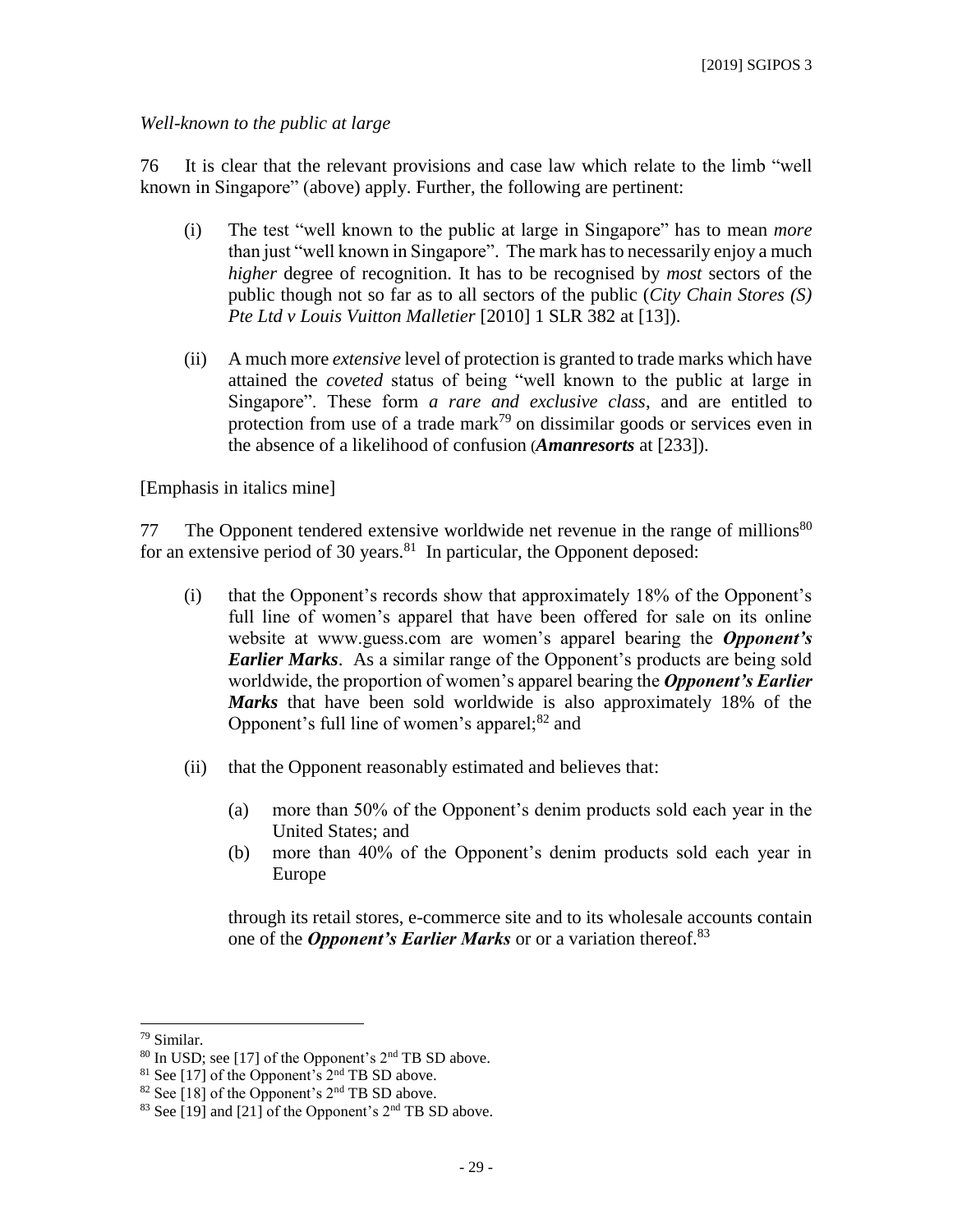Product lines offered in the United States and Europe are also available worldwide, including in Singapore and therefore the Opponent reasonably believes that 45% of its global denim sales through the above modes of sale,  $84$ including its sales in Singapore, feature products bearing the *Opponent's Earlier Marks* or a variation thereof. 85

- 78 The above do not assist as:
	- (i) The two approximates overlap. Surely, there will be denims intended for women and thus can be categorised as "women's apparel". In this regard, there is *nothing* in the evidence to suggest that the two approximates do not overlap. As such, the common interpretation that there is an overlap between the two categories, stands.
	- (ii) Even if there is no overlap, there is a need for the extent of sales arising from the *local* market to be determined for each category, that is, women's apparel and denim respectively.
	- (iii) Having regard to "the *coveted* status of being "well known to the public at large in Singapore"" <sup>86</sup> unequivocal evidence must be tendered. *Approximates* simply do not justify the "extensive level of protection"<sup>87</sup> granted.

79 In any event, to complete the analysis, a comparison of the Opponent's figures with cases where the element was made out is as follows (for the avoidance of doubt, the table is a guide only):

| All figures pertain to activities in Singapore |                           |                                                   |                                                  |                                          |                                 |  |  |
|------------------------------------------------|---------------------------|---------------------------------------------------|--------------------------------------------------|------------------------------------------|---------------------------------|--|--|
| S/N                                            |                           | <b>Expenditure on</b><br>marketing                | <b>Exposure</b><br>via physical<br>sales outlets | <b>Sales</b><br><b>figures</b>           | Survey, if<br>any               |  |  |
|                                                | "Seiko <sup>88</sup> "    | More than \$4<br>million each year<br>for 5 years | 100 optical<br>shops                             | \$14 million<br>per annum<br>for 5 years | 70% of<br>consumer<br>awareness |  |  |
| $\overline{2}$                                 | "Clinique <sup>89</sup> " | \$3 million each<br>year for 4 years              | 13 stores and<br>counters                        | \$10 million<br>per annum<br>for 4 years |                                 |  |  |

<sup>84</sup> That is, its retail stores, e-commerce site and to its wholesale accounts.

 $85$  See [22] of the Opponent's  $2<sup>nd</sup>$  TB SD above.

<sup>86</sup> See *Amanresorts* at [233], above.

<sup>87</sup> See *Amanresorts* at [233], above.

<sup>88</sup> *Seiko Holdings Kabushiki Kaisha (trading as Seiko Holdings Corporation) v Choice Fortune Holdings Limited* [2014] SGIPOS 8

<sup>89</sup> *Clinique Laboratories, LLC v Clinique Suisse Pte Ltd and another* [2010] 4 SLR 510 ("*Clinique*").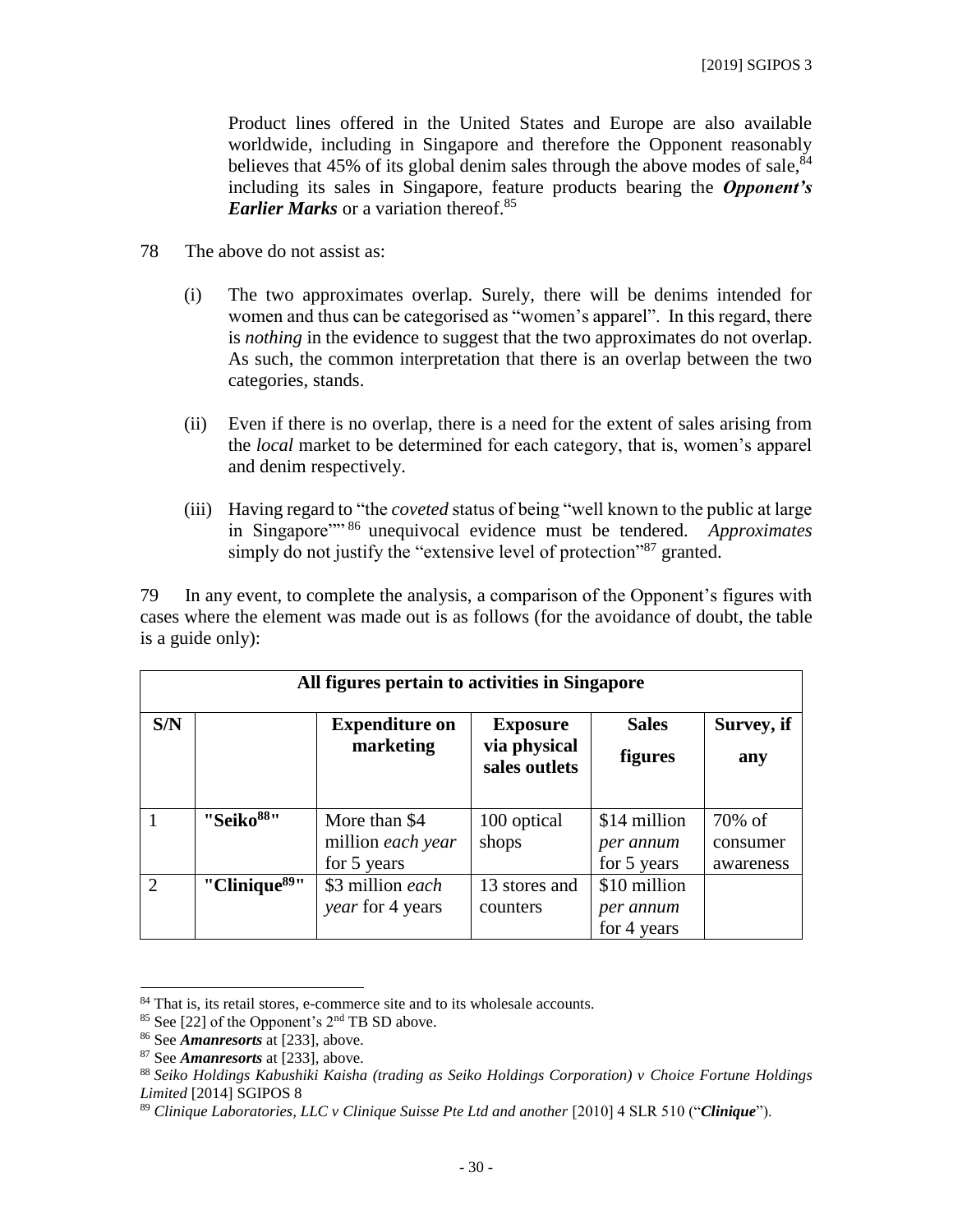| $\overline{3}$ | "Nutella <sup>90</sup> " | NA                        | 94-98%<br>of             | 2 million           | 70% of    |
|----------------|--------------------------|---------------------------|--------------------------|---------------------|-----------|
|                |                          |                           | stores<br>in             | units of            | consumer  |
|                |                          |                           | Singapore                | "Nutella"           | awareness |
|                |                          |                           | that sell food           | bread spread        |           |
|                |                          |                           | items                    | sold every          |           |
|                |                          |                           |                          | year                |           |
| $\overline{4}$ | Intel $\overline{^{91}}$ | <b>US\$600</b><br>million |                          | US\$1 billion       | 85% of    |
|                |                          | per annum for 4           |                          | per annum           | consumer  |
|                |                          | years                     |                          | for 7 years         | awareness |
|                |                          |                           |                          |                     |           |
| 5              | Gucci <sup>92</sup>      | $-$ "[I]n the region      | - Changi                 | "[M]ore than        |           |
|                |                          | of hundreds of            | Airport, the             | tens of             |           |
|                |                          | thousands of              | Paragon                  | millions            |           |
|                |                          | $euros$ "                 | shopping mall            | SGD" for 5          |           |
|                |                          | "for many years,          | in Orchard               | years <sup>94</sup> |           |
|                |                          | including in              | Road, the                |                     |           |
|                |                          | Singapore"93              | Takashimaya              |                     |           |
|                |                          |                           | department               |                     |           |
|                |                          | Exposure<br>via           | store in                 |                     |           |
|                |                          | approximately 30          | <b>Orchard Road</b>      |                     |           |
|                |                          | publications.             | and at The               |                     |           |
|                |                          |                           | Shoppes retail           |                     |           |
|                |                          | Exposure<br>via           | complex in<br>Marina Bay |                     |           |
|                |                          | social<br>media           | Sands                    |                     |           |
|                |                          | (Facebook<br>with         |                          |                     |           |
|                |                          | 15.9 million likes;       |                          |                     |           |
|                |                          | Instagram $-17.8$         |                          |                     |           |
|                |                          | followers; Twitter        |                          |                     |           |
|                |                          | $-4.97$ followers;        |                          |                     |           |
|                |                          | Youtube                   |                          |                     |           |
|                |                          | 136,000                   |                          |                     |           |
|                |                          | subscribers)              |                          |                     |           |

l

<sup>90</sup> *Ferrero SPA v Sarika Connoisseur Cafe Pte Ltd* [\[2011\] SGHC 176](javascript:void())

<sup>91</sup> *Intel Corporation v Intelsteer Pte Ltd* [2015] SGIPOS 2

<sup>92</sup> *Guccio Gucci S.P.A v Guccitech Industries (Private Ltd)* [2018] SGIPOS 1 ("*Guccitech*").

<sup>93</sup> See [14] of *Guccitech.*

<sup>94</sup> See [13] of *Guccitech.*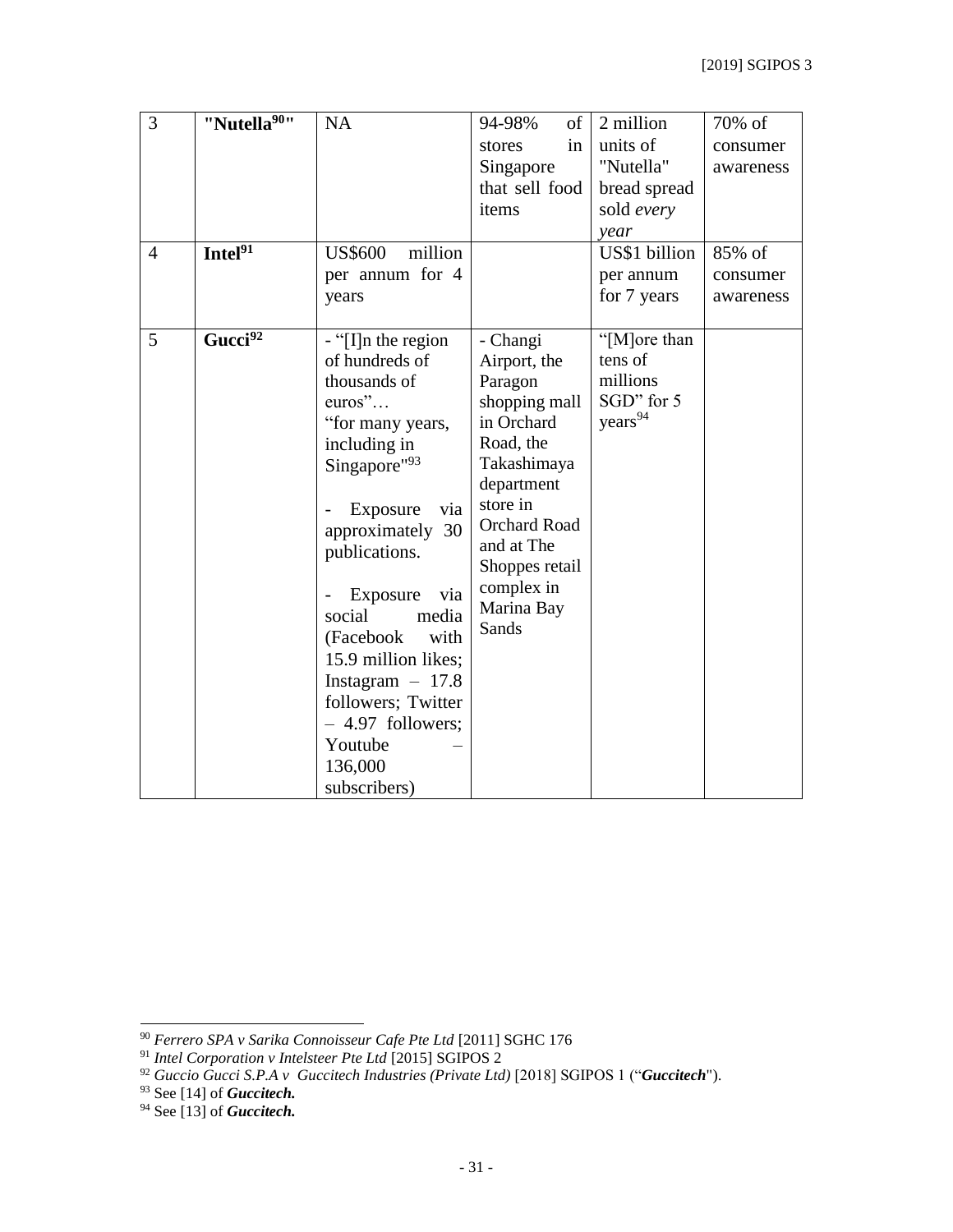| 6 |    | of<br>An<br>average<br>96              |                       | stores   An average | <b>NA</b> |
|---|----|----------------------------------------|-----------------------|---------------------|-----------|
|   | ŋ  | [redacted]                             | including,            | of                  |           |
|   | 95 | promotional                            | Ngee<br>Ann           | [redacted]          |           |
|   |    | expenditure<br>per                     | City,                 | $99$ per            |           |
|   |    | annum for<br>$\mathfrak{a}$            | Paragon, ION          | annum for 5         |           |
|   |    | period of<br>years. <sup>97</sup><br>5 | Orchard,              | years. $100$        |           |
|   |    |                                        | Marina<br>Bay         |                     |           |
|   |    |                                        | Sands, Vivo           |                     |           |
|   |    |                                        | City,<br><b>Bugis</b> |                     |           |
|   |    |                                        | Junction and          |                     |           |
|   |    |                                        | Takashimaya           |                     |           |
|   |    |                                        | 98                    |                     |           |

80 From the above table, while it is no mean feat to attain the above figures, they appear to fall short in comparison to the other cases.<sup>101</sup>

81 As this element has not been made out (in addition to the conclusion that the marks are not similar), there is no need for me to look at the other elements of the objection.

*Conclusion on Section 8(4)(b)(ii)*

82 The ground of objection under Section 8(4)(b)(ii) therefore fails.

83 However, before I proceed to consider the ground under Section 8(7)(a), two comments with regards to submissions made by the Opponent under the element of "dilution"<sup>102</sup>:

(i) The fact that a *variant* of the Application Mark "bears uncanny resemblance" to the Opponents' marks does not assist the Opponent for the purposes of this objection. This is because section  $8(4)(b)(ii)$  only relates to the Application Mark *as sought to be registered.*<sup>103</sup>

<sup>&</sup>lt;sup>95</sup> As indicated above.

<sup>96</sup> Approximately [redacted] at the exchange rate 1.354154 as at the *Relevant Date* accessed from x-rates.com on 17 January 2019.

<sup>97</sup> See [36] of the Opponent's 2nd TB SD above. Although the *Relevant Date* is 6 November 2014, the figure for 2014 has been averaged out.

 $98$  See [6] and exhibit DB-1 of the Opponent's 1<sup>st</sup> DB SD.

<sup>99</sup> Approximately [redacted] at the exchange rate 1.354154 as at the *Relevant Date* accessed from x-rates.com on 17 January 2019.

<sup>&</sup>lt;sup>100</sup> See [39] of the Opponent's 2<sup>nd</sup> TB SD above. Although the *Relevant Date* is 6 November 2014, the figure for 2014 has been averaged out.

<sup>&</sup>lt;sup>101</sup> The closest example is *Clinique*. It is observed that there was a survey conducted although it pertained to the element "well known in Singapore" ([40] *Clinique*).

<sup>102</sup> At [87] and [88] OWS.

<sup>&</sup>lt;sup>103</sup> See as highlighted above.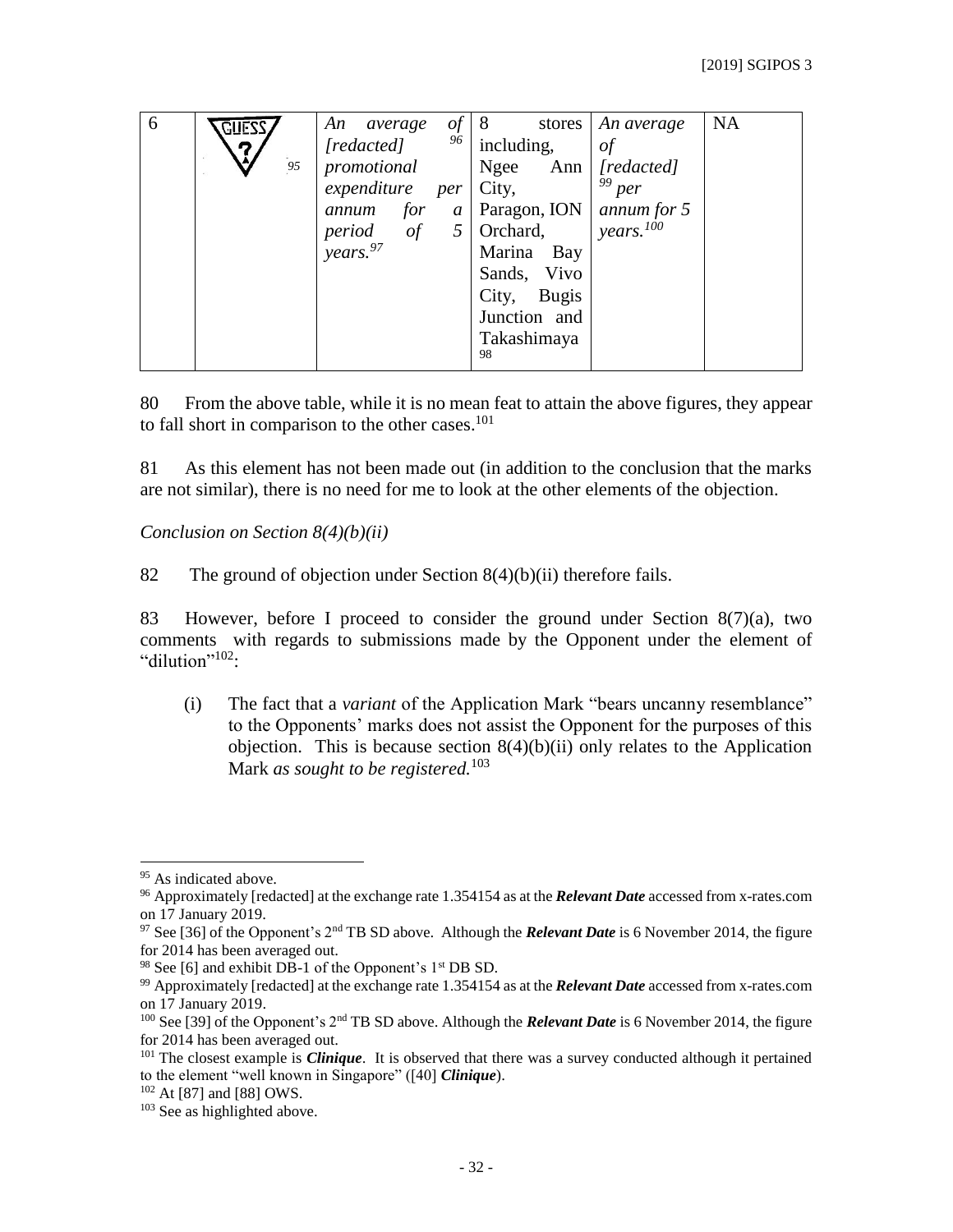(ii) Similarly, the Applicant's alleged "modus operandi to adopt marks belonging to other entities and to use designs / marks derived from other proprietors"<sup>104</sup> is irrelevant for the purposes of the objection under section  $8(4)(b)(ii)$ .

For the avoidance of doubt, in coming to these conclusions, I make no comments as to the Applicant's conduct

### **Ground of Opposition under Section 8(7)(a)**

84 Section 8(7)(a) of the Act reads:

8(7) A trade mark shall not be registered if, or to the extent that, its use in Singapore is liable to be prevented —

(a) by virtue of any rule of law (in particular, the law of passing off) protecting an unregistered trade mark or other sign used in the course of trade.

#### *Decision on Section 8(7)(a)*

- 85 In relation to this ground, there are three elements to be established:
	- (i) Goodwill;
	- (ii) Misrepresentation; and
	- (iii) Damage.
- 86 Some further elaboration as to the law in relation to passing off:
	- (i) The Opponent must establish that they have acquired goodwill as at the *relevant date*, that is, the date on which the defendant's conduct complained of started. Applying this principle, it is the *Relevant Date* in this instance (*Law of Intellectual Property of Singapore* at [17.2.5]).
	- (ii) Goodwill, in the context of passing off, is concerned with goodwill in the *business as a whole*, and not specifically in its constituent elements. The issue of *whether a mark or get-up is distinctive* of a plaintiff's products or services is a question best dealt with in the context of the inquiry as to whether the defendant has made a misrepresentation (*Singsung Pte Ltd v LG 26 Electronics Pte Ltd (trading as L S Electrical Trading* [\[2016\] 4 SLR 86 \(](javascript:void())"*Singsung*")). Evidence of sales and income of the business are a "proxy for the attractive force of the business" (*Singsung* at [58]). The "get up" can include various aspects of the business, *including* a mark (*Law of Intellectual Property of Singapore* at [17.2.10] – [17.2.11]).
	- (iii) Section  $8(7)(a)$  of the Act at the very least requires an opponent to adduce sufficient evidence to establish a *prima facie* case on goodwill,

<sup>104</sup> At [88] OWS.